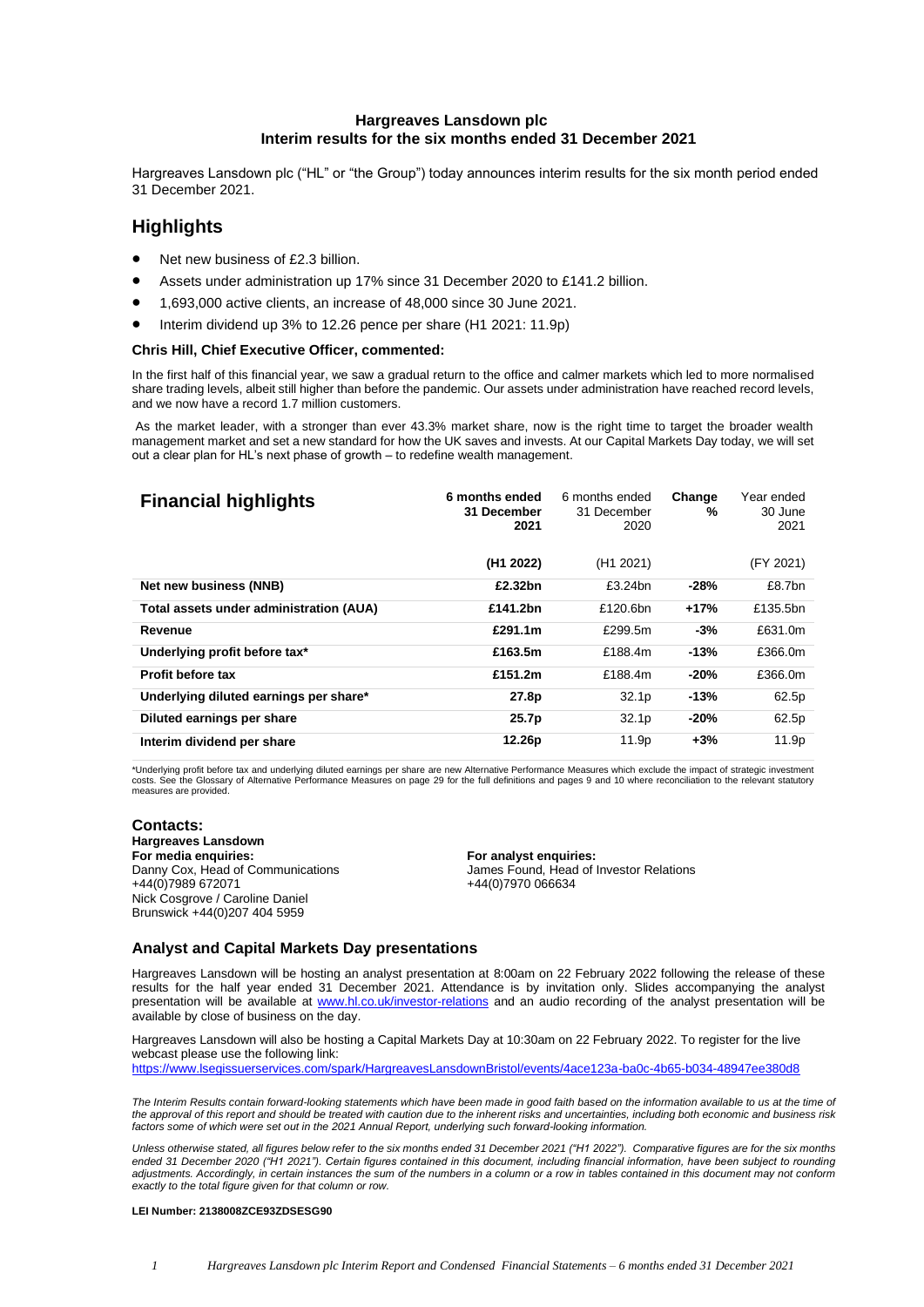# **Chief Executive's Statement**

Our client led strategy, with its focus on developing lifelong relationships built upon a market-leading proposition and service, has always provided the foundations for our historic success. These trusted relationships - and consistent focus on the client - remain at the heart of our plans to redefine wealth management. We will be outlining more details of this strategy at our Capital Markets Day this morning.

Retail investors are focused more than ever on building their wealth and financial resilience. They are doing so against a backdrop of significant volatility and uncertainty caused by COVID-19 and the wider macro-economic challenges it has created. In the first half of this financial year we saw a gradual return to the office and calmer markets which led to more normalised share trading levels, albeit still higher than before the pandemic. We also saw signs of a fall in investor confidence as concerns over the Omicron variant and inflation emerged.

### **First half performance**

During the period we generated £2.3 billion (H1 2021: £3.2bn) of net new business, a level similar to the last pre-pandemic period which was itself impacted by adverse macroeconomic news. Our AUA reached a record level of £141.2 billion, a 4% increase over the last six months, and we welcomed 48,000 net new clients, taking our total client base to a record 1.7 million. Our client retention rate increased to 92.7% supported by our focus on client service and engagement; and our market share of the UK Direct to Consumer (D2C) wealth market increased to 43.3%<sup>1</sup>.

Despite the macro-economic uncertainty, net revenues of £291.1 million were only slightly down on last year. The end of 2020 was a unique period, with market events like Vaccine Monday that drove record-breaking stockbroking volumes, along with very strong net new client growth and net new business. As management expected, this was not the case in 2021 and we also saw the full impact of the record low interest rates on our revenues. However, the strong performance from fund platform fees (+21%) demonstrates the benefit of our diverse revenue streams and our ability to deliver under various market conditions.

Faced with economic uncertainty, our clients realise the need to take control of their finances. The clients that we have welcomed over the period continue to be high quality, with our latest intake bringing a higher initial value of joining assets compared to the prior year, showing a return to pre-COVID 19 levels of purchasing a fund as their first investment and the biggest proportion (68.8%) of new clients opening an ISA for 5 years. We expect to build trusted and lifelong relationships with these high-quality new clients as we have done with previous cohorts.

In assessing the opportunities for future growth, the acceleration of changes in behaviour during the pandemic, and critical need for clients to engage with their finances, we decided to invest further in establishing the strategic capabilities and technology, as well as the associated compliance and support functions needed to deliver excellent client outcomes at scale and support growth with the next generation of wealth management. As a result, whilst our underlying costs grew by 14% during the last six months, statutory costs which include strategic investment cost increased by 25%. Together with the lower levels of share trading compared to 2020 and lower interest rates, this resulted in statutory profit before tax being 20% lower year-on-year and underlying profit before tax 13% lower year-on-year.

### **First half client-focused execution**

Hargreaves Lansdown is the market leader with 1.7 million clients. Our scale provides significant strategic advantage because of the unique insight that we acquire into their behaviours and needs and how we can then use this continuously to improve how we address those needs and deliver the right outcomes across their lifetimes.

We have built a powerful front-end digital platform to support our clients. The volume of interaction and consistent engagement with our service highlights how digital wealth management stands out from traditional adviser and online trading or investment models. Over the period we had 150 million digital visits, 63 million log-ins to our mobile app and 817,000 calls and emails to our helpdesk. We have a strong appreciation of what content works best to help drive our clients' understanding and engagement – with 1.2 million visitors to the insight and research we provide, and clients spending 6.5 million minutes reading our content in H1. Through this consistent and growing interaction we have built a deep understanding of clients and a service that we constantly adapt to their needs.

This insight into how to engage our clients and provide them with what they need to make saving and investment decisions has helped us introduce new services. In this period, we launched our new Responsible Investment Hub, providing ESG insight and investment ideas for this increasingly important area for clients. We also continued to refine our Active Savings service, which helps clients build diversification options and plays a vital role in the savings market where the rates clients achieve are so important. Active Savings continued to grow in the half, generating £0.6 billion net new business to reach an AUA of £3.7 billion and it now serves over 100,000 clients. We see further opportunities for growth in this service, especially with a potentially rising rates environment, which we will set out today at our Capital Markets Day presentation.

We also use our understanding of how clients want to engage with us to make our own communications with them relevant and effective. This includes new podcast channels, such as our 'Switch your Money On' podcast, and our Better Investors programme that we started during the pandemic. This programme leverages our technology and data to deliver multichannelled, personalised and targeted communications that increase client engagement with their investments, build understanding of key investment topics and improve confidence in managing their financial futures. The impact of this work is clear, with 30% of clients showing an improved risk score and 40% showing an increased diversification score in their portfolios after the campaign. Our clients know that we are their trusted partner, with the tools and insight to support them on their journey from starting out their portfolios to building their wealth and financial resilience through their lifetime.

Our continuous development, engagement with clients and the data and insight we gather, give us the foundations to deliver a market-leading digital wealth management service, at scale.

### **Track record of innovation**

HL does not stand still. It is just not in our nature, because developing at speed is essential for any market- leading business in a market that is also changing rapidly. In 2016, it was clear that the wealth management market represented a significant and growing opportunity, with the ageing population, increased responsibility on individuals to manage their own retirement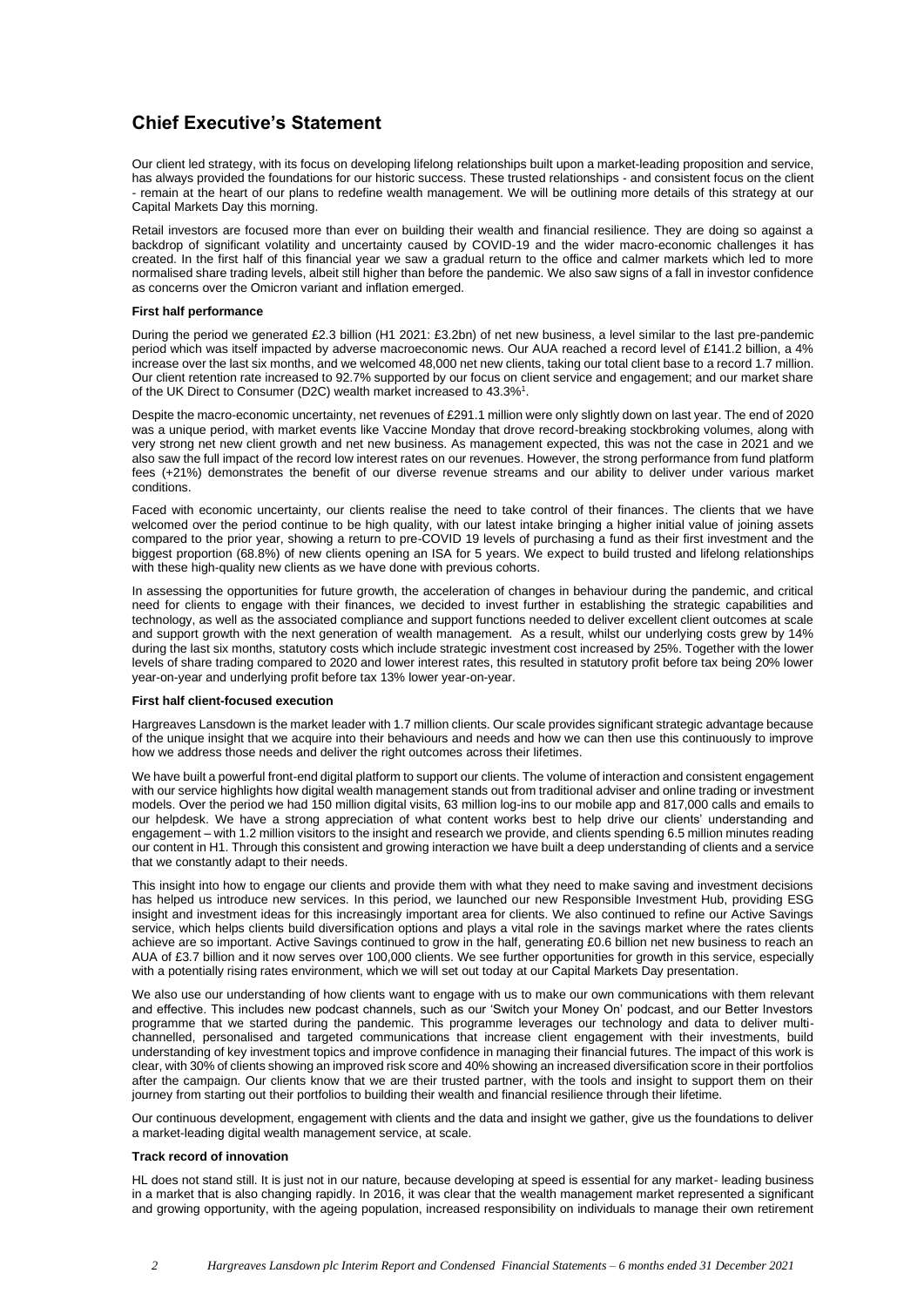savings and a complex savings environment all coming together to drive the importance of providing a service that empowers people to save and invest with confidence.

Over the last five years we have therefore invested to expand our proposition, our digital capabilities and our client service to meet these demands: we have introduced the Lifetime ISA, new Retirement services, the new Select Funds, Active Savings and a new mobile app; and we have invested in our brand to position ourselves strongly in this market: in 2019 we launched the national 'Switch Your Money On' campaign, which helps underpin our strong brand recognition in the D2C investment market and has delivered a 7% increase in awareness in 2021 alone. Our digital platform is omni-channel, from client log-ins of 233 million in 2021 compared to 45 million 5 years ago, to our mobile app where continued investment has ensured best in class ratings and led to 67% of active clients logging in each month and 40% of trades in H1 as more clients use it as their primary channel across the iOS or Android platforms. We have also invested in Governance, Risk Management and Technology – building significant capability and ensuring that HL has robust structures to maintain resilience as we grow.

As a result of this investment, HL has scaled to take advantage of the market growth – our clients have more than doubled from 0.8 million to 1.7 million and assets have more than doubled from £61.7 billion to £141.2 billion. We are the UK's largest retail wealth manager, with the broadest offer in the market, the best insight, best investor experience and a track record of strong returns.

This position and the growth we have seen in recent years and in the latest period would not have been possible without the hard work and dedication of my colleagues. They underpin HL's success and their talent and commitment is key to the execution of our strategy.

### **Outlook for FY22**

Looking ahead to the remainder of our financial year, we are now rapidly approaching the all-important tax year-end season. We enter this period with more clients than ever before, with improved client service levels and greater levels of client engagement. Combined with the launch of our latest national advertising campaign, "Switch Your Money On" we are well placed to increase new clients and net new business above the levels seen in the first half of the year. Such a skew towards an improved second half performance is not new, but what is, are the significant levels of inflation we are currently seeing along with geo-political tension and it is not clear how this may impact on markets and investor confidence in the coming months. As ever though, we will be there to support our clients helping them to navigate such issues and achieve better financial outcomes.

### **The opportunity: Redefining Wealth Management**

The platform and record client base we have built gives us unrivalled insights into our client needs and behaviours and the major trends driving market growth. It is evident to us that the UK wealth management industry is once again at a key inflection point. The size of the market opportunity has never been this significant. Therefore, at our Capital Markets Day we will set out a clear plan for HL's next phase of growth – to redefine wealth management in the UK.

There are five key external drivers of this opportunity:

- 1. **Underlying market and societal trends have been accelerated by the COVID-19 pandemic.** Individuals and society have been acutely reminded of the importance of financial resilience and the responsibility they hold for managing their own savings and investments. These trends are driving exponential growth in the industry, meaning by 2026 alone the total UK addressable wealth and cash market opportunity will be c£4 trillion and set to grow further. HL's scale, brand awareness, client insight and market -leading service ensures that we are well positioned to support consumers.
- 2. **Clients' expectations of how they manage and interact with their savings and investments are changing**. Client expectations and demands have been accelerated by the pandemic. They no longer compare just to other wealth managers or financial services companies, but to the customer experience offered by the likes of Amazon. Hargreaves Lansdown has been using its insight and innovating to meet client needs for many years and will invest in these digital, personalised and on-demand technologies to retain its leadership in client service and experience.
- 3. **Incumbents in the wider wealth market are failing customers:** with expensive adviser fees and confusing, timeconsuming and jargon heavy investment providers and services. No one has all the capabilities required. We do. Our digital insight is unmatched in the direct-to-consumer space – we understand what clients want from their wealth management service and the tools they need.
- 4. **Competition is growing.** Many have recognised the opportunity and a number have sought to enter the UK market in recent years. We are acutely aware of competitors, have a 40 year track record of successfully growing market share in an increasingly crowded market and recognise when we must invest to ensure we maintain our strong position over the long-term.
- 5. **Regulation is supporting a greater focus on investment.** The regulator has a clear focus on client outcomes and the value of long-term investing: its recent consumer strategy recognises the need for people to participate in markets with a specific target of a '20% reduction in the number of consumers with higher risk tolerance holding over £10k in cash by 2025'. This is equivalent to 1.7 million people. Focus on outcomes and long term investing have long been key principles for Hargreaves Lansdown with our clear purpose to empower clients to save and invest with confidence.

Given this opportunity created by these drivers, we intend to position ourselves and maximise our ability to take advantage of it.

Hargreaves Lansdown was the original disruptor and successfully established the D2C market. The evolvement of our proposition and strategy means now is the right time to target the broader wealth management market and rethink how we set a new standard for how the UK saves and invests.

We will have an even more comprehensive offering, with a greater share of client wallet. We are passionate about transforming the savings and investing experience to support consumers managing their wealth and financial resilience throughout their lifetimes. We seek to provide a personalised experience which uses the best of human expertise, augmented by digital capability and built completely around evolving client needs.

Our clients will benefit from an integrated service: digital tools that help to manage and monitor investments and wealth; intuitive, customised and personalised nudges at scale; expanded investment solutions, new products and unparalleled data and insights, combined with essential human support. The solutions we provide have always changed the way people manage their money. We expect to re-define the landscape again, with the support of a platform with the efficiency and agility to scale to add even more clients and products, at lower long-term service costs.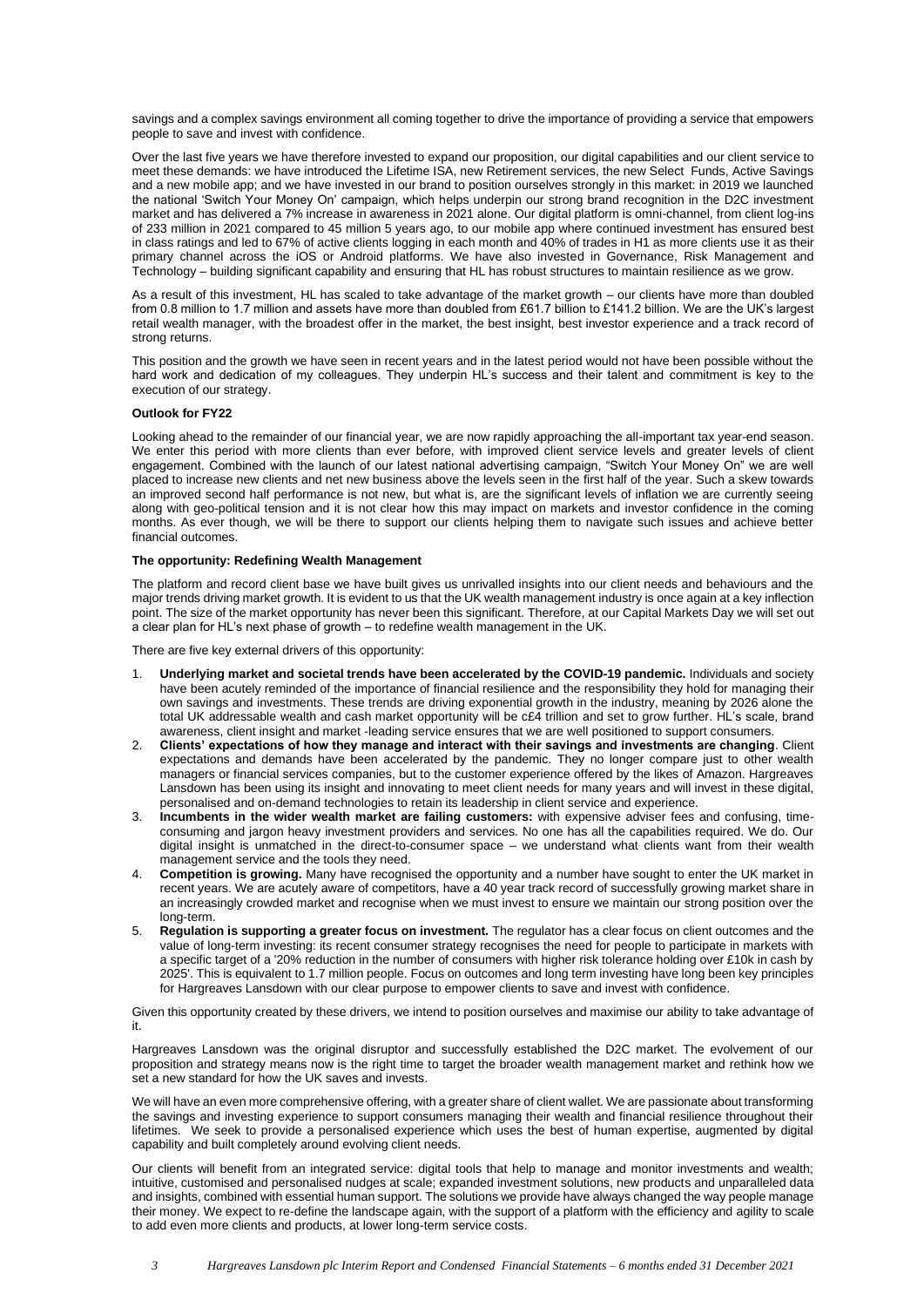There are five core elements of our strategy:

- 1. **Developing our digital backbone:** By investing in more digital capabilities from data analytics, to transferring data to the cloud, and better managing basic end-to-end client journeys – we will be able to continue to take advantage of the growth to scale our platform to improve both our proposition and service whilst reducing the cost to service, create operating leverage and use the infinite scalability of the cloud. More automation and digitisation supports client service, innovation, reduced errors and the risk of downtime. Increased efficiency, higher client retention and reduced cost to serve, is part of our guidance today.
- 2. **Leveraging data-driven insights for clients:** Our agile teams will capitalise on the highly scalable and secure digital backbone, allowing them to leverage data insights and build new products and services faster than ever before. This investment in digital analytics and data will help us offer an increasingly tailored, faster and seamless omnichannel client experience, allowing clients to move their wealth to the right products, adopting the 'buy it now' ease of our favourite retailers and benefiting from timely personalised nudges that create better outcomes. Data will be used to drive efficiency in all our processes, ensuring that we have more time to engage our clients in high value conversations.
- 3. **Rapidly expanding our Investment Solutions:** We will launch 19 new funds by 2024, and new ESG funds will be a critical part of this expanded offer. The new HL Fund capabilities and suite of solutions will provide a wide range of cost competitive choices, tailored for investor experience and investment objectives. This will drive significant increases in the proportion of our clients' assets that are held in HL Funds over time and support enhanced net new business as new clients bring money on to our platform. By 2024 we also expect to have practical new tools including Portfolio Health Checks and tools to help build Portfolios.
- 4. **Accelerating Active Savings:** Given the outlook for UK interest rates, our existing cash savings offer is set for significant growth to help our clients diversify. We will grow the assets held with strong new bank partnerships, better functionality, increased marketing to existing HL clients and the general public and a clearer transition to our Savings service, so we have the best and most complete offer available.
- 5. **Creating the best digital and human advice service:** We will build a new omni-channel advice proposition that combines the best of human interaction and our 40 years of insight into clients' needs, augmented by better data analytics and digital capabilities to provide a game-changing proposition. With the new HL Advice offering we aim to bridge the gap from D2C to Advice and offer an integrated service with a platform that helps our clients manage key life events and adapts to their current needs. This expansion will lead to a higher share of wallet as clients consolidate their savings and investments with us and increase retention as more choose to build lifelong relationships because we can help at all the key financial moments that matter. We expect to have a phased launch of this proposition commencing from FY24, enabled by access to Open Finance as it develops.

### **Guidance - Growth**

Our delivery on each of these initiatives will help deliver sustainable NNB growth driven by a client base c50% bigger than today's, together with operating leverage and market-leading margins. Our investment will enable us to add more clients and services at lower cost over time.

Specifically in the presentation today we will provide the following, more detailed guidance:

- We will see gradual growth in NNB to high-single digits as a % of opening AUA by FY24 and then rising to c10% by FY26 on a sustainable basis resulting in NNB of c£20 billion in FY26.
- Between now and FY26, we expect client retention to gradually increase as the proposition and service are further improved.
- We will simultaneously drive improved client acquisition to achieve a client base of c2.1 million by FY24 and c2.6 million by FY26.
- We will drive an increasing share of AUA into HL Funds, reaching over 20% of funds AUA managed by HL by FY26.
- Whilst we will continue to provide our yearly revenue margin guidance, reflecting the changing mix of business and a competitive environment, we have assumed a blended overall revenue margin that is c42-44bps from FY23 through the medium term.

### **Guidance - Costs**

To deliver on this significant growth opportunity, we plan to invest in our platform, notably on technology spend and key capabilities over the next five years.

### Transparency on Investment and legacy costs

- Over the 5 years from FY22 to FY26 we will undertake Investment Spend of £175 million to deliver on our strategy split as follows (FY22 c£35m, FY23 c£65m, FY24 c£45m, FY25 c£25m and FY26 c£5m).
- Our investment will deliver annual ongoing cost savings that build up to £55m over the period of investment and fund circa 80% of the investment spend.
- For the period of FY22 to FY25 we will have additional Dual Tech System Costs as we move from legacy to new systems split out as follows (FY22 c£10m, FY23 c£20m, FY24 c£15m and FY25 c£5m).

### Underlying costs

Looking ahead, it is anticipated that the strategic investment costs and dual running costs will continue until the financial year ending June 2026. Therefore to provide better clarity on our performance, we will provide guidance and additional disclosure of results on an underlying basis (excluding investment costs, dual tech system running costs and the cost of expanding associated compliance, infrastructure and support functions).

- On an underlying basis we expect cost growth of c13% in the current year. For FY23 to FY25 we expect cost growth to be c8.0-9.5% p.a. falling gradually across the three years, before settling at c7-8% by FY26 on a sustainable basis reflecting the growth of clients and the development needed to maintain a market leading position in a competitive, regulated environment.
- This results in reducing the cost to serve from low 20s (bps of AUA) in FY22 to high teens by FY26.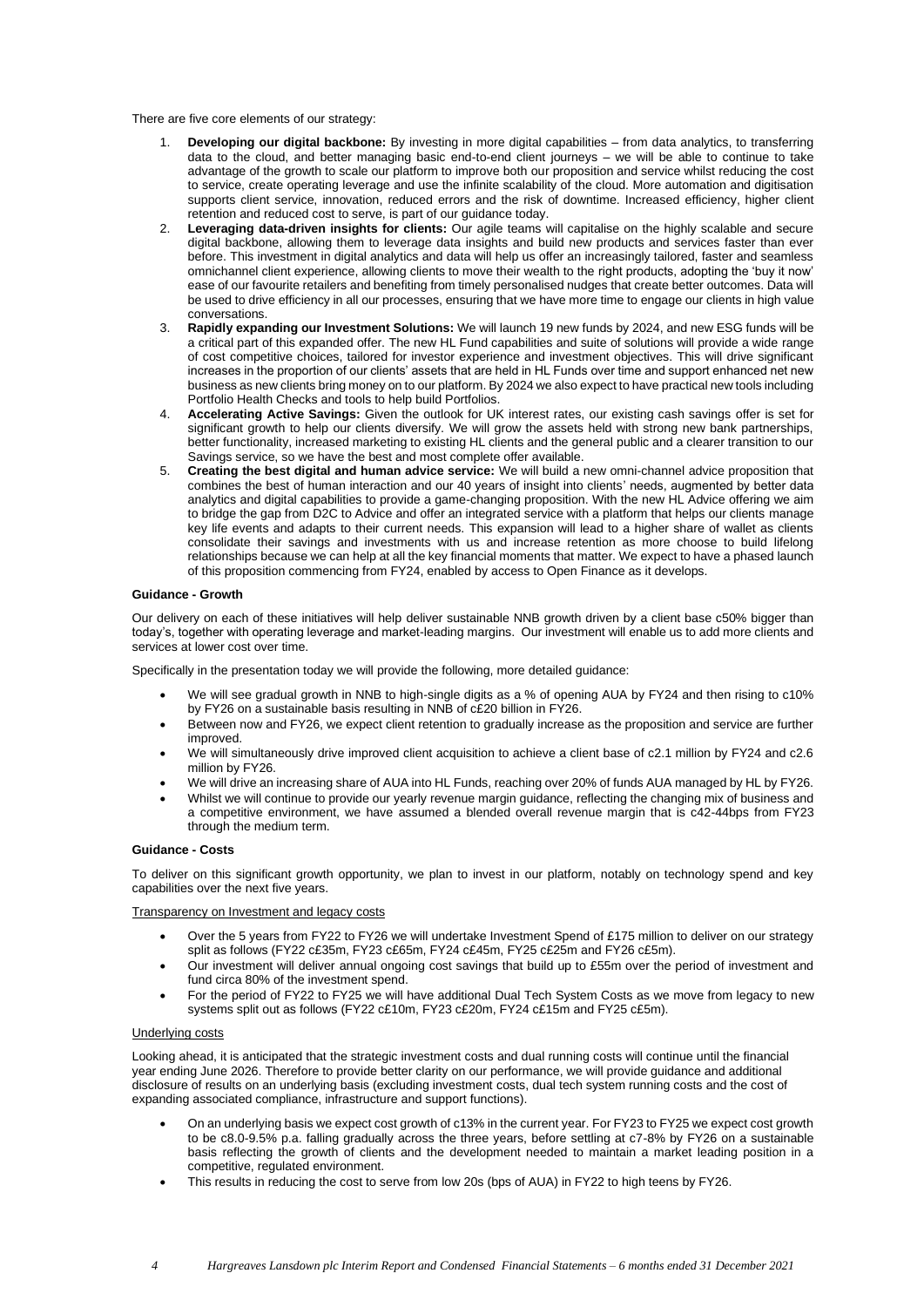### **Guidance – Operating Margins**

The revenue and cost guidance I have outlined will ensure we are able to drive improved and sustainable operating margins.

- We expect underlying operating margins to improve from low 50s in FY23 to c55%+ by FY26 on a sustainable basis.
- We will operate with positive underlying jaws (i.e. revenue growth exceeding underlying cost growth) from FY23 onwards.
- On a statutory basis, we expect statutory operating margin to improve from mid-40s in FY23, rising to c55% by FY26 on a sustainable basis. We will operate with positive jaws (i.e. revenue growth exceeding cost growth) on a run rate basis as we exit FY23 onwards.

### **Dividend**

The Board has declared an ordinary interim dividend of 12.26 pence per share, up 3% on the 11.9p per share declared last year. Through FY22 and FY23 we will fund the planned investment spend, in part, through the suspension of our special dividend but will reinstate it from FY24 onwards. We will maintain a 3% p.a. growth rate in our ordinary dividend for FY22 and FY23 whilst the special dividend is suspended, reflecting the confidence the Board and management have in the company's financial and strategic outlook.

### **Looking forward**

Hargreaves Lansdown was the original disruptor and now is the right time to target the broader wealth management market. Few companies have the capabilities we have to transform the saving and investment experience. Our comprehensive digital wealth management service will help clients manage through key events and sustain lifelong relationships. As such we will ensure strong and sustainable growth, scalability and shareholder returns into the future.

**Chris Hill** Chief Executive Officer

1. Source – Platforum UK D2C Market Update, February 2022.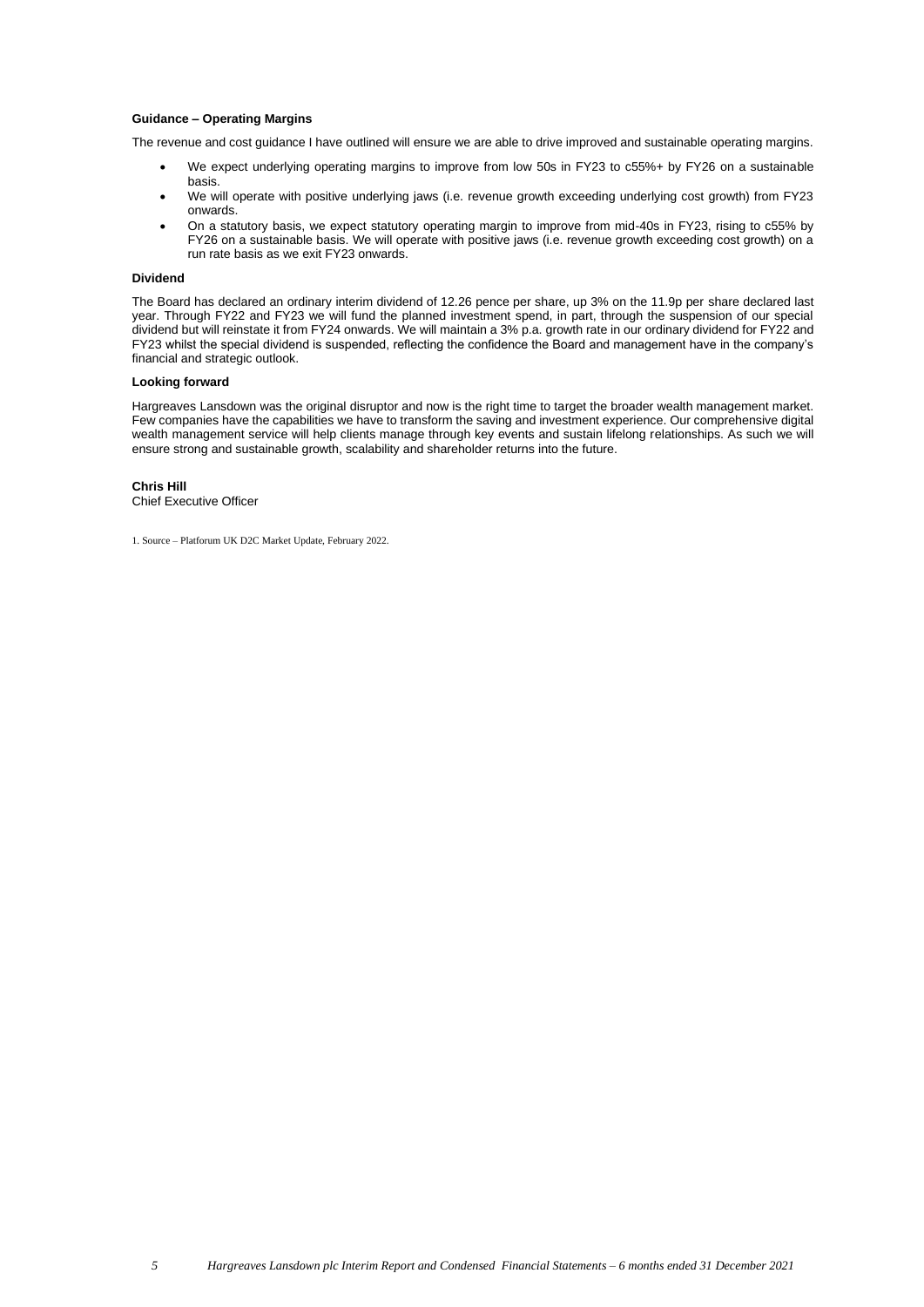# **Financial Review**

|                         | Unaudited<br>3 months to<br>30 September 2021 | Unaudited<br>3 months to<br>31 December 2021 | <b>Unaudited</b><br>6 months ended<br>31 December 2021 |
|-------------------------|-----------------------------------------------|----------------------------------------------|--------------------------------------------------------|
| Opening AUA             | 135.5                                         | 138.0                                        | 135.5                                                  |
| <b>Net New Business</b> | 1.3                                           | 1.0                                          | 2.3                                                    |
| Market growth & other   | 1.2                                           | 2.2                                          | 3.4                                                    |
| Closing AUA             | 138.0                                         | 141.2                                        | 141.2                                                  |

### **Assets Under Administration (AUA) and Net New Business (NNB)**

Hargreaves Lansdown provides the leading direct digital wealth management service in the UK. The strength of our brand and diversified offering, by asset class and wrapper, the quality of our client engagement and service and the strength of our marketing capabilities has allowed us to deliver robust net new client and net new business growth in the period. The Covid uncertainties have continued, but the Group has retained its focus on growing clients and assets through a high quality and engaging offering. The additional scale we have gained in 2021 and our relentless focus on client service positions us well for the structural growth opportunity in the UK savings and investments market.

Net new business for the first half totalled £2.3 billion. This was driven by increased client numbers, continued wealth consolidation onto our platform and inflows from existing clients. The prior year comparative period saw a real benefit of impetus in net new business and net new clients as a result of Vaccine Monday on 9 November 2020 with the announcement of the Pfizer vaccine and the wave of hope this brought. In addition, net flows into Active Savings were boosted by the slashing of interest rates being paid by NS&I on their cash savings accounts. Such beneficial factors did not occur this year and the ongoing uncertainty of Covid and the new Omicron variant has hampered investor confidence. Throughout the period, however, we have maintained our focus on engaging with clients and helping them to navigate these uncertain times and improve their financial resilience. This focus combined with the quality of service and breadth of proposition is key to building long-term client relationships.

We introduced 48,000 net new clients to our services in the six months to 31 December 2021 (H1 2021: 84,000), growing our active client base by 3% to 1,693,000. During the 2021 calendar year, we had an increase of 197,000 clients. The average age of new clients remains consistent with recent periods and they are behaving similarly to pre-Covid cohorts of new clients in terms of growing their AUA on the platform over time. We are encouraged by the quality of clients we are adding and the additional lifetime value they have brought to the Group as a result.

This increased population of quality clients underpins future growth, as they add new money to their accounts, particularly through the use of annual tax free allowances in the SIPP and ISA products. Over a period of time, clients also typically consolidate their investments through transfers onto our platform. This growth was supported by our continued high retention rate of 92.7% in the period, an improvement on the 92.1% seen for the financial year of 2021.

Total AUA increased by 4% to £141.2 billion as at 31 December 2021 (£135.5bn as at 30 June 2021). This was driven by £2.3 billion of net new business (H1 2021: £3.2bn) plus positive stock market movements impacting asset values.

### **Income Statement**

|                                 | <b>Unaudited</b> | Unaudited        | Audited      |
|---------------------------------|------------------|------------------|--------------|
|                                 | 6 months ended   | 6 months ended   | Year to      |
|                                 | 31 December 2021 | 31 December 2020 | 30 June 2021 |
|                                 | £m               | £m               | £m           |
| Revenue                         | 291.1            | 299.5            | 631.0        |
| Fair value gains on derivatives |                  | 0.6              | 0.6          |
| Operating costs                 | (139.9)          | (112.0)          | (266.0)      |
| Finance and other income        | 0.4              | 0.8              | 1.4          |
| Finance costs                   | (0.4)            | (0.5)            | (1.0)        |
| Profit before tax               | 151.2            | 188.4            | 366.0        |
| Strategic investment costs      | 12.3             |                  |              |
| Underlying profit before tax*   | 163.5            | 188.4            | 366.0        |
| Tax                             | (29.2)           | (36.4)           | (69.7)       |
| Profit after tax                | 122.0            | 152.0            | 296.3        |
| Tax on underlying profit*       | (31.6)           | (36.4)           | (69.7)       |
| Underlying profit after tax*    | 131.9            | 152.0            | 296.3        |

\*Underlying profit before tax, Tax on underlying profit, and Underlying profit after tax for the period exclude strategic investment costs of £12.3 million. See the Glossary of Alternative Performance Measures on page 29 for the full definition. Prior period comparatives are provided on the same basis as they were reported prior to the introduction of the new alternative performance measures.

### **Revenue**

Revenue for the period was down 3% to £291.1 million (H1 2021: £299.5m), driven by lower share dealing revenue as some of the more extreme trading volumes during Covid were not repeated and by lower interest on client money as the full impact of the emergency cuts to the base rate of interest were felt. Both of these factors were expected by management and were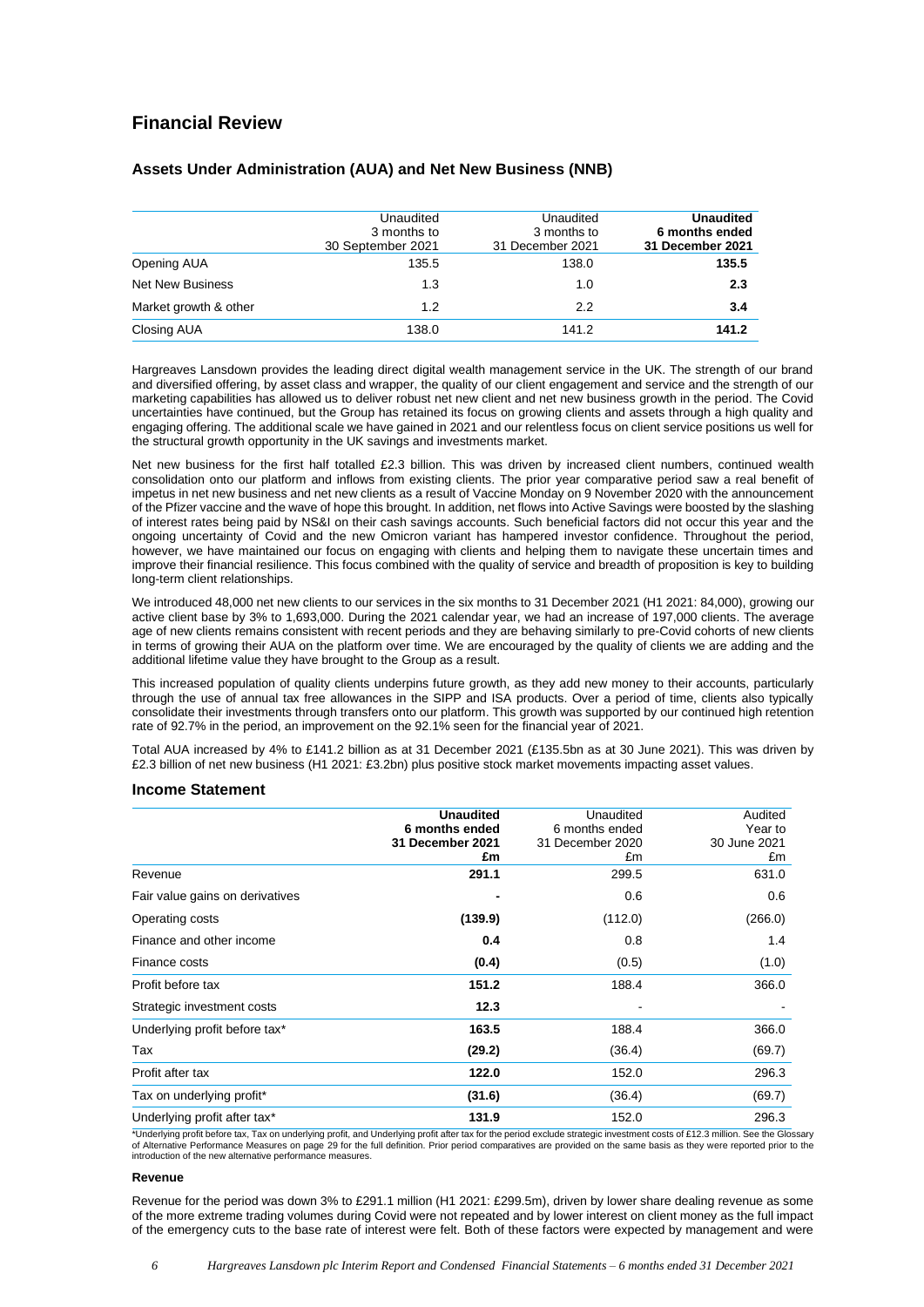partly offset by higher average asset values and the benefit that brings in higher platform and management fees. Once again this shows the benefits of our diversified revenue stream and how revenues can be maintained across varying market conditions.

The table below breaks down revenue, average AUA and margins earned across the main asset classes which our clients hold with us:

|                               | 6 months ended<br>31 December 2021 |                       |                   | 6 months ended<br>31 December 2020 |                       | Year ended 30 June 2021 |                |                       |                   |
|-------------------------------|------------------------------------|-----------------------|-------------------|------------------------------------|-----------------------|-------------------------|----------------|-----------------------|-------------------|
|                               | Revenue<br>£m                      | Average<br><b>AUA</b> | Revenue<br>margin | Revenue<br>£m                      | Average<br><b>AUA</b> | Revenue<br>margin       | Revenue<br>£m  | Average<br><b>AUA</b> | Revenue<br>margin |
|                               |                                    | £bn                   | bps               |                                    | £bn                   | bps                     |                | £bn                   | bps               |
| Funds <sup>1</sup>            | 133.2                              | $68.1^7$              | 39                | 109.7                              | $54.2^7$              | 40                      | 232.9          | $58.5^{7}$            | 40                |
| Shares <sup>2</sup>           | 101.8                              | 54.5                  | 37                | 113.2                              | 39.9                  | 56                      | 258.0          | 45.1                  | 57                |
| Cash <sup>3</sup>             | 11.3                               | 12.8                  | 18                | 32.8                               | 13.2                  | 50                      | 50.7           | 13.0                  | 39                |
| $HL$ Funds <sup>4</sup>       | 31.4                               | 9.1 <sup>7</sup>      | 69                | 29.4                               | 8.0 <sup>7</sup>      | 73                      | 60.7           | $8.4^{7}$             | 72                |
| Other $5$                     | 13.4                               | $3.5^{6}$             | $\blacksquare$    | 14.4                               | $2.5^{6}$             | $\blacksquare$          | 28.7           | $2.8^6$               |                   |
| Double-<br>count <sup>7</sup> | $\blacksquare$                     | $(9.0)^7$             | $\blacksquare$    | $\blacksquare$                     | $(8.0)^7$             | $\blacksquare$          | $\blacksquare$ | $(8.3)^7$             |                   |
| Total                         | 291.1                              | 139.0 <sup>7</sup>    | $\blacksquare$    | 299.5                              | 109.87                | $\blacksquare$          | 631.0          | $119.5^7$             |                   |

1 Platform fees and renewal commission.

2 Stockbroking commission and equity holding charges.

3 Net interest earned on client money.

4 Annual management charge on HL Funds, i.e. excluding the platform fee, which is included in revenue on Funds.

5 Advisory fees, revenue from Active Savings and ancillary services (e.g. annuity broking, distribution of VCTs and HL Currency and Market Services).

6 Average cash held via Active Savings.

7 HL Funds AUM included in Funds AUA for platform fee and in HL Funds for annual management charge. Total average AUA excludes HL Fund AUM to avoid double-counting.

Revenue on Funds increased by 21% to £133.2m (H1 2021: £109.7m) driven by the increase in average AUA. Funds remain our largest client asset class at 49% of average AUA (H1 2021: 49%), and the revenue margin earned in the period was in line with our expectations at 39bps (H1 2021: 40bps). Revenue margins on Funds have been broadly stable following the completion of the Retail Distribution Review and we continue to expect them to remain at similar levels over the remainder of the financial year. Funds AUA at the end of the period was £69.0 billion (31 December 2020: £59.2 billion).

Revenue on Shares decreased by 10% to £101.8m (H1 2021: £113.2m) and the revenue margin of 37bps (H1 2021: 56bps) was within our expected range. This margin is primarily a result of the ratio of dealing volumes to AUA, and in the period deal volumes fell by 18%, whereas the average Shares AUA has grown by 37% thanks to net inflows and a recovery on the markets. The drop in deal volumes and revenues year on year primarily relates to the significant boost seen in November and December of H1 2021 on the back of Pfizer announcing the success of their vaccine trials. Deal volumes were in line with management expectations of c40,000 deals per trading day and if we compare deal volumes to the 6 months ended 31 December 2019, they are 83% higher, indicating that they appear to have rebased much higher than pre-Covid levels.

As the UK's largest Wealth Management service with 1.7 million active clients and a market leading app giving access to both UK and overseas shares, we are well placed to benefit from any market volatility and future growth in share trading across the industry. We remain the market leader in terms of UK stockbroking volumes with a 40.1% share (source: Compeer Limited XO Quarterly Benchmarking Report Q3 2021). Our guidance for the full year remains as 35 bps to 45 bps. Shares AUA at the end of the period was £55.2 billion (31 December 2020: £45.9bn).

Revenue on Cash decreased by 66% to £11.3m (H1 2021: £32.8m) as the net interest margin fell from 50bps to 18bps. This is in line with our communicated expectations of between 15bps and 20bps given at the full year results announcement on 9 August 2021. Net interest margin has been impacted by the emergency base rate cuts in March 2020 from 0.75% to an alltime low of 0.10%. Term rates offered by the banks initially held up well but fell dramatically a few months later. With the majority of the clients' SIPP money placed on rolling 13 month term deposits, and non-SIPP money on terms of up to 95 days, the full impact of the rate fall took over a year to flow through and the peak of its impact has been in this period as expected.

As we progressed through the first half of our year, expectations of interest rate rises gained momentum until on 16 December we saw the base rate increase from 0.10% to 0.25% and a further increase from 0.25% to 0.50% on 3 February. This is beneficial to our revenues but in part it depends on whether the banks we place deposits with pass on the rate increase plus the fact that it takes 13 months to fully see the upside of such rate increases. Assuming there are no further rate changes, our revised guidance for this financial year is 20bps to 25bps. Cash AUA at the end of the period was £13.1 billion (31 December 2020: £12.5bn).

HL Funds consist of ten Multi-Manager funds, on which the management fee ranges from 60bps to 75bps per annum, and three Select equity funds, on which the management fee is 60bps. Although the average funds under management were up 14% versus last year, the revenue from HL Funds only increased by 7% to £31.4m (H1 2021: £29.4m) as previously announced price cuts took effect from 28 June 2021. These price cuts were initially announced in January 2021 as part of the annual Value for Money report on our own fund range and included cuts to the annual management charge on some of the Multi-Manager funds and the introduction of price reductions linked to economies of scale. The fees are collected on a daily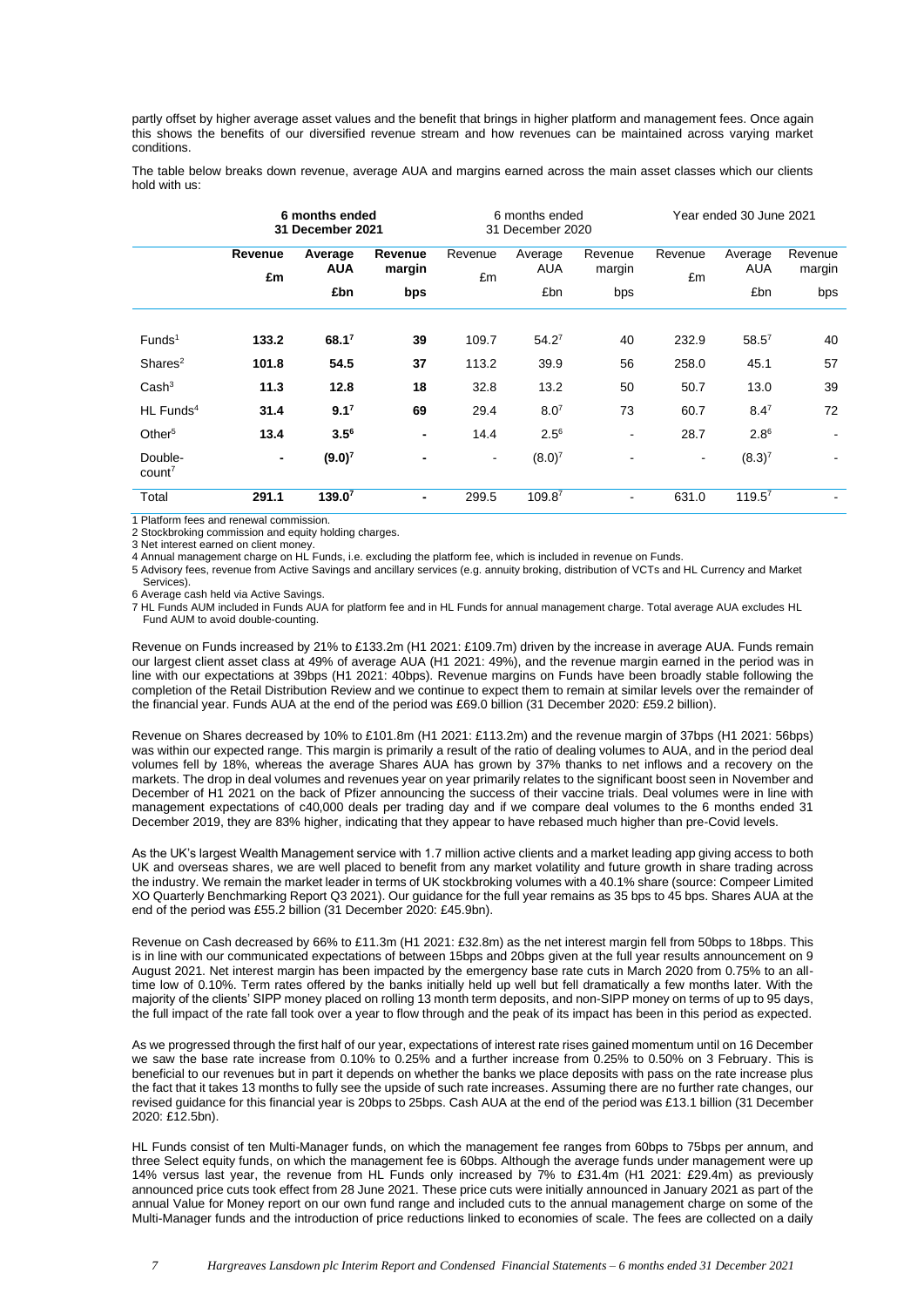basis whereas the Group calculates average AUM on a month end basis, resulting in a headline margin for the period of 69bps (H1 2021: 73bps), which was in line with expectations. The margin guidance for the full year is maintained as 66bps to 70bps. Please note that the platform fees on these assets are included in the Funds line and hence total average AUA of £139.0 billion (H1 2021: £109.8bn) excludes HL Funds AUM to avoid double-counting. HL Funds AUM at the end of the period was £9.1 billion (31 December 2020: £8.5bn).

Other revenues are made up of advisory fees, Active Savings and ancillary services such as annuity broking, distribution of VCTs and the Hargreaves Lansdown Currency and Market Services. These revenues are primarily transactional and not impacted by market growth. They declined by 7% in the period mainly because of lower advisory charges. Assets held within Active Savings on the platform are shown in the table above but the related revenue is not yet broken out into a separate category in the table. As highlighted previously, we believe it is strategically imperative to capture the scale advantage of being a first mover. Consequently, our focus remains on growing AUA at present. Our chosen route for achieving this in the current low interest rate environment is via reducing our revenue margins to ensure the rates offered on Active Savings are highly competitive. This will attract the new clients and assets into the service that we need to capitalise on the opportunity. As at 31 December 2021 the AUA was £3.8 billion (31 December 2020: £2.9bn) and we had just over 100,000 clients with an Active Savings account.

|                       | <b>Unaudited</b> | Unaudited        | Audited      |
|-----------------------|------------------|------------------|--------------|
|                       | 6 months ended   | 6 months ended   | Year to      |
|                       | 31 December 2021 | 31 December 2020 | 30 June 2021 |
|                       | £m               | £m               | £m           |
| Ongoing revenue       | 201.1            | 193.8            | 390.5        |
| Transactional revenue | 90.0             | 105.7            | 240.5        |
| Total revenue         | 291.1            | 299.5            | 631.0        |

The Group's revenues are largely ongoing in nature, as shown in the table above. The proportion of ongoing revenues has increased to 69% in the period (H1 2021: 65%) as the transactional stockbroking commission decreased versus last year's record levels. Ongoing revenue is primarily comprised of platform fees on funds and equities, Hargreaves Lansdown fund management fees, interest on client money and ongoing advisory fees. This increased by 4% to £201.1 million (H1 2021: £193.8m) driven by higher platform fees and management fees from higher average AUA levels, which more than offset the fall in interest on client money from lower interest rates earned. Ongoing revenues provide greater profit resilience and hence we believe they are of higher quality than transactional revenues.

Transactional revenue is primarily made up of stockbroking commission and advisory event-driven fees. This decreased by 15% to £90.0 million (H1 2021: £105.7m) with a 24% decrease in client driven equity dealing volumes being the key driver.

### **Underlying operating costs\***

|                                  | <b>Unaudited</b>          | <b>Unaudited</b>            | <b>Unaudited</b>  | Unaudited         | Audited           |
|----------------------------------|---------------------------|-----------------------------|-------------------|-------------------|-------------------|
|                                  | 6 months                  | 6 months                    | 6 months          | 6 months          | Year ended        |
|                                  | ended                     | ended                       | ended             | ended             | 30 June           |
|                                  | 31                        | 31                          | 31                | 31 December       | 2021              |
|                                  | <b>December</b>           | <b>December</b>             | <b>December</b>   | 2020              |                   |
|                                  | 2021                      | 2021                        | 2021              |                   | £m                |
|                                  | £m                        | £m                          | £m                | £m                |                   |
|                                  |                           |                             |                   |                   |                   |
|                                  | <b>Underlying</b><br>cost | <b>Strategic</b><br>element | Operating<br>cost | Operating<br>cost | Operating<br>cost |
| Staff costs                      | 67.6                      | 6.0                         | 73.6              | 55.5              | 119.8             |
| Marketing and distribution costs | 9.1                       | -                           | 9.1               | 10.5              | 28.3              |
| Depreciation and amortisation    | 7.5                       |                             | 7.5               | 7.4               | 16.2              |
| <b>Activity costs</b>            | 13.6                      |                             | 13.6              | 16.1              | 35.6              |
| Third party data and technology  | 11.2                      | 2.7                         | 13.9              | 10.1              | 22.8              |
| Other costs                      | 18.6                      | 3.6                         | 22.2              | 12.0              | 29.4              |
| Total costs (pre-FSCS)           | 127.6                     | 12.3                        | 139.9             | 111.6             | 252.1             |
| <b>Total FSCS levy</b>           | -                         |                             |                   | 0.4               | 13.9              |
| Total costs*                     | 127.6                     | 12.3                        | 139.9             | 112.0             | 266.0             |

\*Underlying costs excludes £12.3 million of strategic investment costs. See the Glossary of Alternative Performance Measures on page 29 for the full definition. Prior period comparatives are provided on the same basis as they were reported prior to the introduction of the new alternative performance measures. They are used as<br>the comparative reference points in the discussion on cost pe

Underlying costs increased by 14% to £127.6 million (H1 2021: £112.0m) as we continued to support an ever growing client base and delivered an improved client service. The average number of clients across the period was 15% higher than in H1 2021. The Group's focus on client service is core to our success and necessary to capture the structural growth opportunity in the UK savings and investments market. This investment has been validated across the period by robust net new business, net new clients, increased market share, attractive client retention rates, improved client satisfaction and NPS scores.

The key driver of cost growth was staff costs, which rose by 22% to £67.6 million (H1 2021: £55.5m). This was predominantly within the service functions of helpdesk and operations, driven by the need to support our increased levels of clients whilst working in a COVID-19 configuration. Average staff numbers increased by 14% from 1,701 in H1 21 to 1,939 in H1 22. Salary inflation has also had an impact of c4%.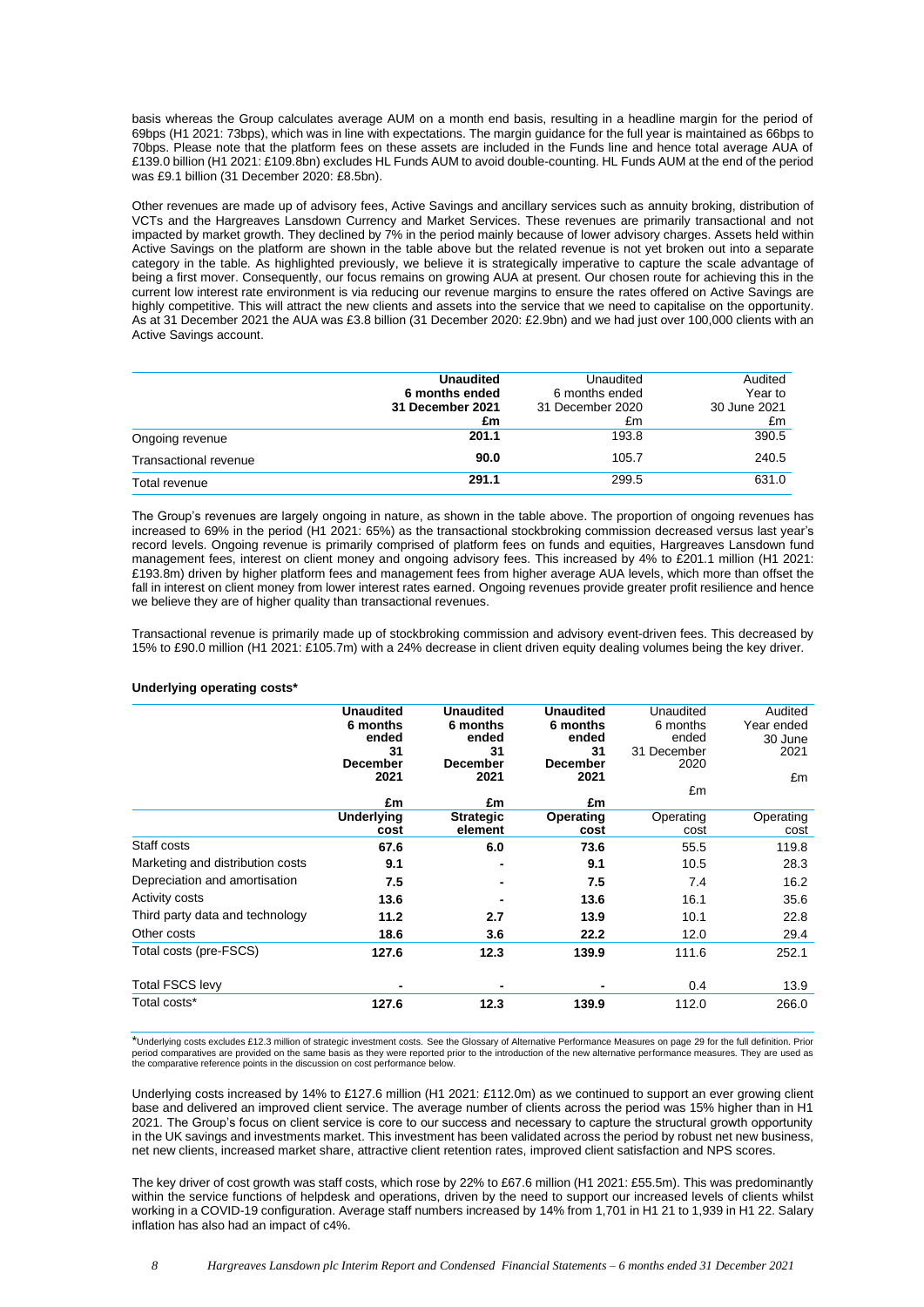Marketing and distribution costs fell by 13% to £9.1 million (H1 2021: £10.5m). During the period we were more targeted with our client acquisition spend. In addition we did no cash back transfer incentive in the period whereas we did last year. As usual, we expect marketing activity to increase in the second half and through the tax year-end, including a brand marketing campaign as per last year.

Total capitalised expenditure in the period was £5.3 million (H1 2021: £7.9m). The majority of this expenditure was for cyclical replacement of IT hardware, the continued project to enhance the capacity and capability of our key administration systems and the ongoing development of Active Savings. Depreciation and amortisation costs increased by just £0.1 million.

Activity based costs primarily include dealing related costs and debit card fees linked to cash paid onto the platform. Overall they fell by 16% to £13.6 million (H1 2021: £16.1m). This was driven by an 18% reduction in share dealing volumes.

Third party data and technology costs increased by 11% to £11.2 million (H1 2021: £10.1m). This was driven by the increase in employee numbers and enabling so many of them to work from home with appropriate hardware and software across the period, plus additional data costs incurred in providing our proposition.

Other costs rose by £6.6 million to £18.6 million (H1 2021: £12.0m). The key drivers of this were legal fees and other professional fees incurred as we have continued to ensure we have appropriate governance, oversight and risk management to match our growth and future ambitions.

Strategic investment costs to date comprise staff (including contractors) costs and professional fees relating to the planning and commencement of the digital technology strategy and strategic growth initiatives, along with associated compliance, infrastructure and support costs.

Looking ahead to the second half of the year, we expect underlying costs to be up year-on-year similar to the first half, such that overall underlying costs for FY22 are c13% higher than FY21.

The Financial Services Compensation Scheme (FSCS) levy is typically charged in the second half of the year, so ordinarily there is no charge in the first half. However, in November 2020 an interim levy of £0.4 million was charged by the FSCS. The FSCS is the compensation fund of last resort for customers of authorised financial services firms. All authorised firms are required to contribute to the running of the scheme and the levy reflects the cost of compensation payments paid by the industry in proportion to the amount of each participant's relevant eligible income. As usual, the second half of the year will be impacted by the FSCS levy, which for last year resulted in a final net charge of £13.9 million.

### **Profit before tax**

Hargreaves Lansdown's success is built around delivering high service standards, efficiently dealing with ever growing volumes of business and investing in further growth opportunities. This investment is key to driving future growth and ensuring we have a scalable operating platform, which we believe will be to the benefit of both clients and shareholders across the market cycle. Today, at our Capital Markets Day, we will be outlining the future vision of Hargreaves Lansdown, the improvements to the client service and proposition, the growth we intend to deliver and the strategic investment that we will be making. This strategic investment has already begun and these costs incurred in H1 are in addition to the business as usual or underlying costs of the business. The table below reconciles the underlying profit before tax to the statutory profit before tax. On an underlying basis the profit before tax fell by 13% to £163.5 million (H1 2021: £188.4m). On a statutory basis profit before tax fell by 20% to £151.2 million (H1 2021: £188.4m).

|                               | <b>Unaudited</b> | Unaudited        | Audited      |
|-------------------------------|------------------|------------------|--------------|
|                               | 6 months ended   | 6 months ended   | Year to      |
|                               | 31 December      | 31 December 2020 | 30 June 2021 |
|                               | 2021             | £m               | £m           |
|                               | £m               |                  |              |
| Profit before tax             | 151.2            | 188.4            | 366.0        |
| Strategic investment costs    | 12.3             |                  |              |
| Underlying profit before tax* | 163.5            | 188.4            | 366.0        |

\*Underlying profit before tax for the period excludes £12.3 million of strategic investment cost. See the Glossary of Alternative Performance Measures on page 29 for<br>the full definition. Prior period comparatives are provi

Strategic investment costs to date comprise staff costs and professional fees relating to the planning and commencement of the digital technology strategy and strategic growth initiatives, along with associated compliance, infrastructure and support costs. Looking ahead, as part of the strategy we will also incur the cost of running dual technology systems in parallel during the period of transformation. It is anticipated that the strategic investment cost and dual running costs will continue until the financial year ending June 2026. In order to provide clarity in the business performance, the strategic investment cost and dual running costs will be added back to statutory profit before tax to get an underlying profit before tax measure.

### **Tax**

The effective tax rate for the period was 19.3% (H1 2021: 19.3%), in line with the standard rate of UK corporation tax. The Group's tax strategy is published on our website a[t http://www.hl.co.uk](http://www.hl.co.uk/)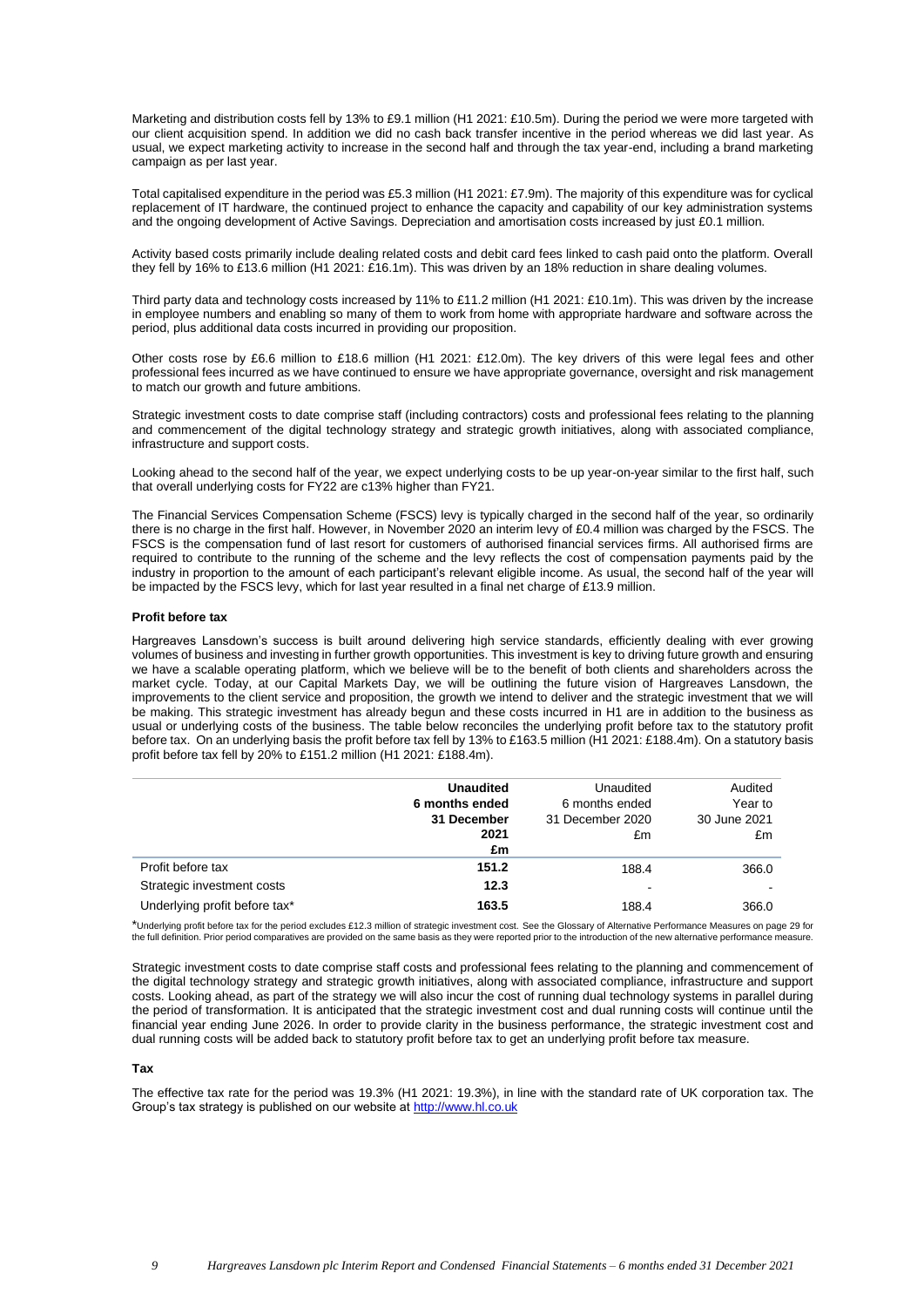#### **Earnings per share**

|                                                                         | <b>Unaudited</b> | Unaudited        | Audited      |
|-------------------------------------------------------------------------|------------------|------------------|--------------|
|                                                                         | 6 months ended   | 6 months ended   | Year to      |
|                                                                         | 31 December      | 31 December 2020 | 30 June 2021 |
|                                                                         | 2021             | £m               | £m           |
|                                                                         | £m               |                  |              |
| Operating profit                                                        | 151.2            | 188.1            | 365.6        |
| Finance income                                                          | 0.4              | 0.8              | 1.4          |
| Finance costs                                                           | (0.4)            | (0.5)            | (1.0)        |
| Profit before tax                                                       | 151.2            | 188.4            | 366.0        |
| Underlying profit before tax*                                           | 163.5            | 188.4            | 366.0        |
| Tax                                                                     | (29.2)           | (36.4)           | (69.7)       |
| Profit after tax                                                        | 122.0            | 152.0            | 296.3        |
| Tax on underlying profit*                                               | (31.6)           | (36.4)           | (69.7)       |
| Underlying profit after tax*                                            | 131.9            | 152.0            | 296.3        |
| Weighted average number of shares for<br>the calculation of diluted EPS | 474.5            | 474.5            | 474.5        |
| Diluted EPS (pence per share)                                           | 25.7             | 32.1             | 62.5         |
| Underlying diluted EPS (pence per share)*                               | 27.8             | 32.1             | 62.5         |

\*Underlying profit before tax, Tax on underlying profit before tax, Underlying profit after tax and Underlying diluted EPS for the period exclude strategic investment costs of £12.3 million. See the Glossary of Alternative Performance Measures on page 29 for the full definitions. Prior period comparatives are provided on the same basis as they were reported prior to the introduction of the new alternative performance measures.

Diluted EPS decreased by 20% from 32.1 pence to 25.7 pence, in line with the Group's fall in profits. The Group's basic EPS was 25.8 pence, compared with 32.1 pence in H1 2021.

By removing the strategic investment cost the underlying diluted EPS decreased by 13% from 32.1 pence to 27.8 pence. The Group's underlying basic EPS was 27.9 pence compared to 32.1 pence (see Glossary of Alternative Performance Measures on page 29 for the full definition).

### **Capital and liquidity management**

Hargreaves Lansdown looks to create long-term value for shareholders by balancing our desire to deliver profit growth, capital appreciation and an attractive dividend stream to shareholders with the need to maintain a market-leading offering and high service standards for our clients.

The Group seeks to maintain a strong net cash position and a robust balance sheet with sufficient capital and liquidity to fund ongoing trading and future growth, in line with our strategy of attracting, engaging and retaining clients and offering a lifelong, secure home for people's savings and investments. The Group has a high conversion rate of operating profits to cash and its net cash position at 31 December 2021 was £432.8 million (H1 2021: £390.7 million) as cash generated through trading offset the payments of the 2021 final and special dividends. This includes cash on longer-term deposit and is before funding the 2022 interim dividend of £58.1 million.

The Group has a Revolving Credit Facility agreement with Barclays Bank to provide access to a further £75 million of liquidity. This is currently undrawn and was put in place to further strengthen the Group's liquidity position and increase our cash management flexibility. The Group also funds a share purchase programme to ensure we avoid any dilution from operating our share-based compensation schemes.

Total attributable shareholders' equity, as at 31 December 2021, made up of share capital, share premium, retained earnings and other reserves increased to £534.6 million (H1 2021: £500.7 million) as continued profitability more than offset dividend payments. Included within shareholders' equity are distributable reserves of £534.6 million (H1 2021: £500.7 million).

The Group has four subsidiary companies authorised and regulated by the Financial Conduct Authority ("FCA"). These firms have capital resources at a level which satisfies both their regulatory capital requirements and their working capital requirements and, as a group, we maintain a robust balance sheet retaining a capital base over and above regulatory capital requirements. Further disclosures are published in the Pillar 3 document on the Group's website [www.hl.co.uk/investor](http://www.hl.co.uk/investor-relations/key-financial-data)[relations/key-financial-data.](http://www.hl.co.uk/investor-relations/key-financial-data)

### **Dividend**

Hargreaves Lansdown has a progressive ordinary dividend policy. The Board considers the dividend on a total basis, with the intention of maintaining the ordinary payout ratio at around 65% across the market cycle and looking to return excess cash to shareholders in the form of a special dividend after the year-end. Any such return will be determined according to market conditions and after taking account of the Group's growth, investment and regulatory capital requirements at the time.

As announced today the Group will be undertaking an estimated £175 million of strategic investment cost to deliver future growth and operational efficiencies. In part, the funding for this investment will come from the suspension of any special dividends through FY22 and FY23 before we look to reinstate it from FY24 onwards. The Board, however, is confident that Hargreaves Lansdown has sufficiently strong financial, liquidity and capital positions to execute its strategy without constraints and hence has committed that the ordinary dividend will grow by at least 3% throughout the period to FY24.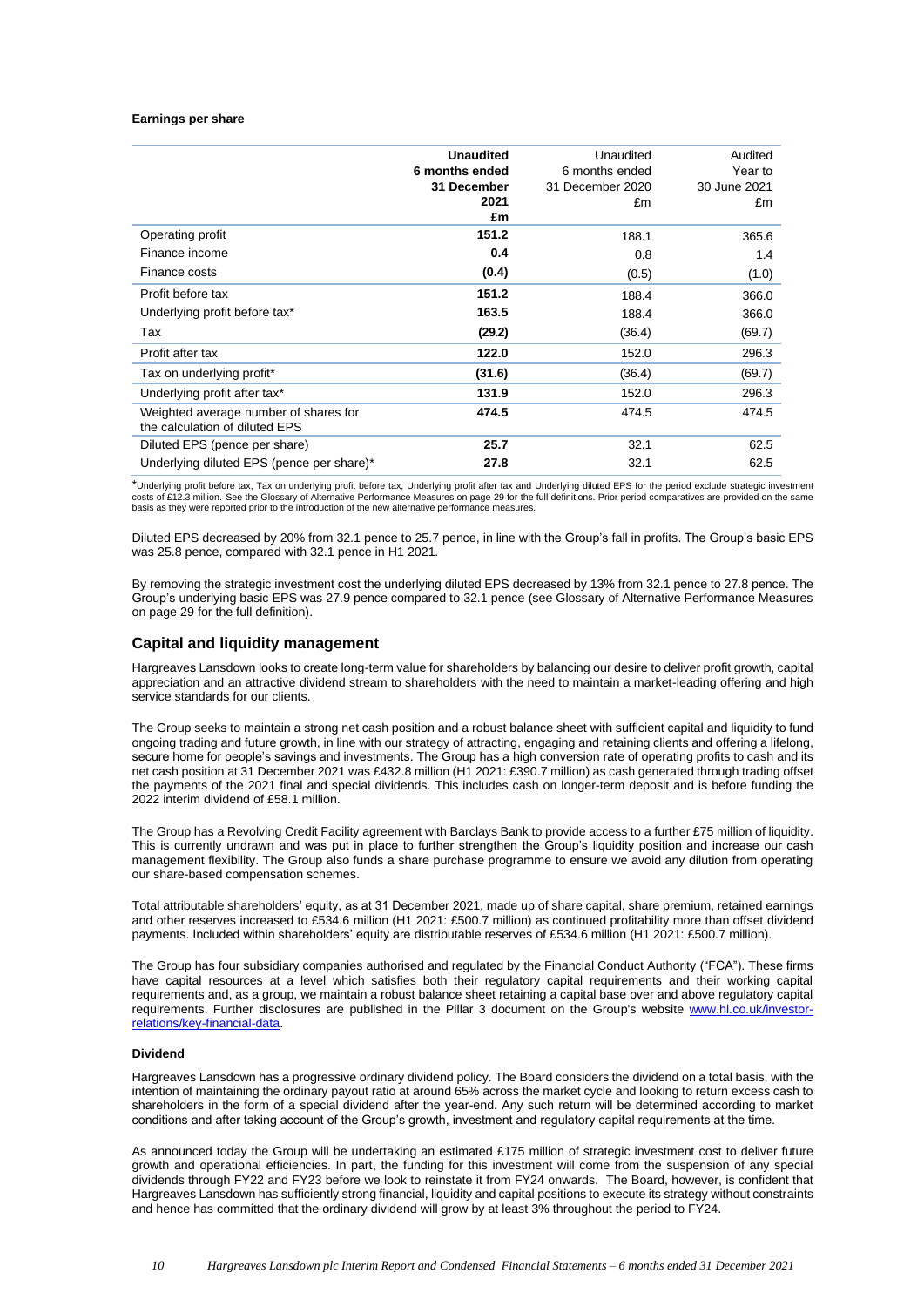Given the Group's dividend policy, the Board has declared an increased interim dividend of 12.26 pence per share (H1 2021: 11.9 pence per share). The interim dividend will be paid on 1 April 2022 to all shareholders on the register at 4 March 2022.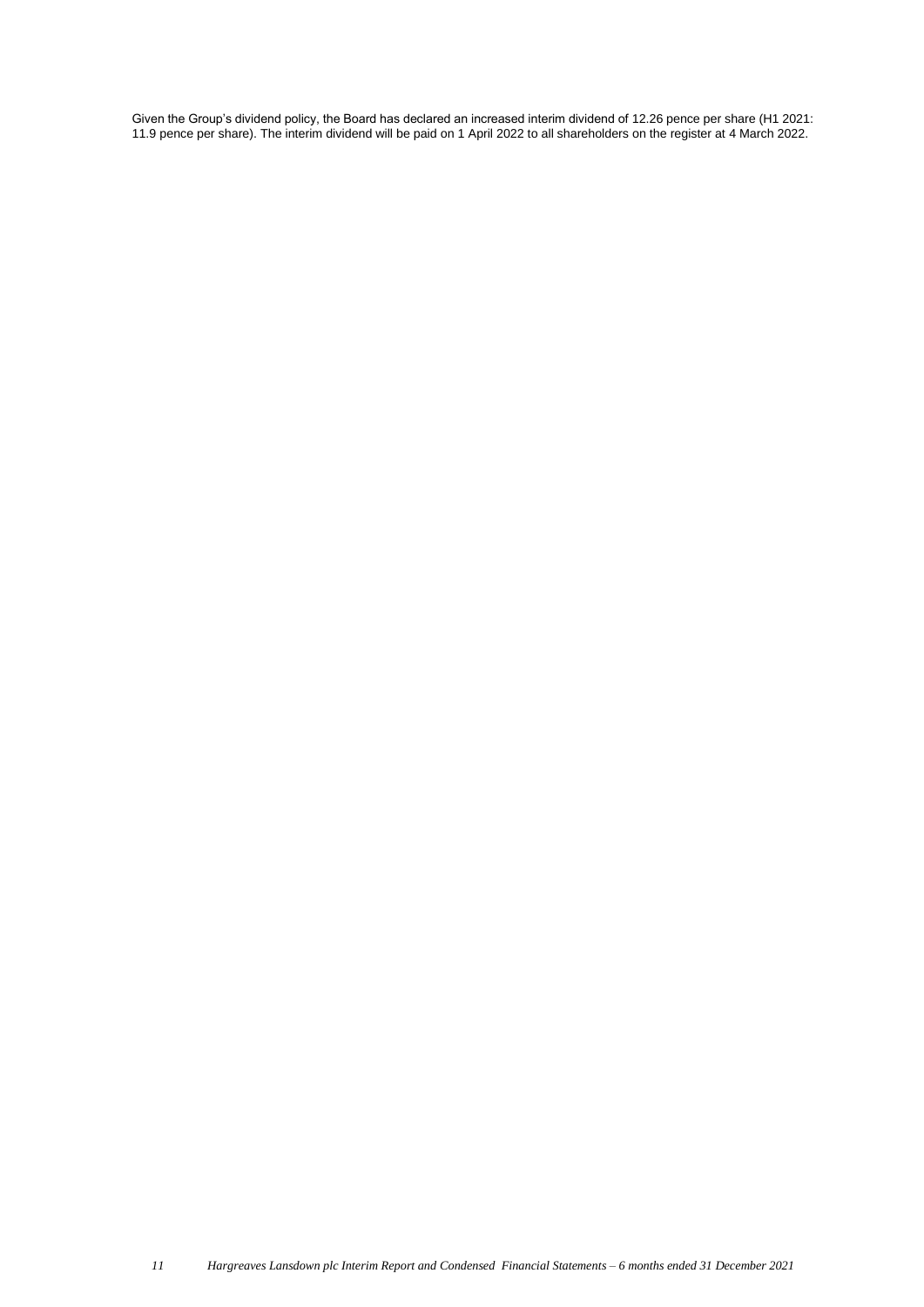# **Responsibility Statement**

### **Directors Responsibility Statement**

The Directors confirm that this consolidated interim financial information has been prepared in accordance with IAS 34 as adopted by the European Union and that the interim report includes a fair review of the information required by DTR 4.2.7R and DTR 4.2.8R, namely:

- an indication of important events that have occurred during the first six months of the financial year and their impact on the condensed set of consolidated financial statements, and a description of the principal risks and uncertainties for the remaining six months of the financial year; and
- material related-party transactions in the first six months and any material changes in the related party transactions described in the last Annual Report.

The Directors of Hargreaves Lansdown plc are listed on page 31 of the Interim Report and Condensed Consolidated Financial Statements 6 months ended 31 December 2021.

By order of the Board:

Chris Hill Chief Executive Officer 21 February 2022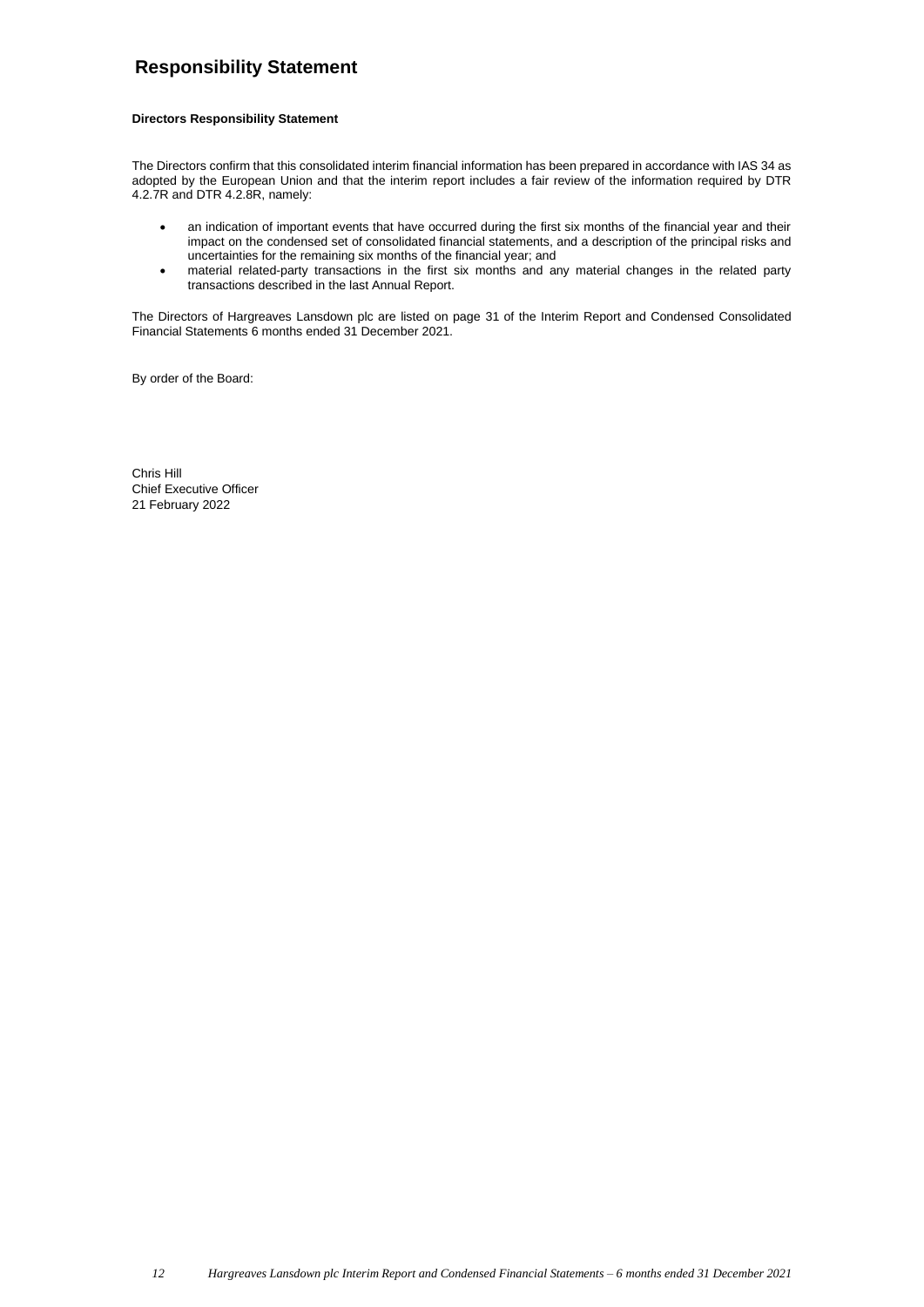# *Independent review report to Hargreaves Lansdown plc*

# **Independent review report to Hargreaves Lansdown plc Report on the condensed consolidated interim financial statements**

# **Our conclusion**

We have reviewed Hargreaves Lansdown plc's condensed consolidated interim financial statements (the "interim financial statements") in the Interim results for the six months ended 31 December 2021 of Hargreaves Lansdown plc for the 6 month period ended 31 December 2021 (the "period").

Based on our review, nothing has come to our attention that causes us to believe that the interim financial statements are not prepared, in all material respects, in accordance with International Accounting Standard 34, 'Interim Financial Reporting', as issued by the IASB and the Disclosure Guidance and Transparency Rules sourcebook of the United Kingdom's Financial Conduct Authority.

# **What we have reviewed**

The interim financial statements comprise:

- the Condensed Consolidated Statement of Financial Position as at 31 December 2021;
- the Condensed Consolidated Income Statement and Condensed Consolidated Statement of Comprehensive Income for the period then ended;
- the Condensed Consolidated Statement of Cash Flows for the period then ended;
- the Condensed Consolidated Statement of Changes in Equity for the period then ended; and
- the explanatory notes to the interim financial statements.

The interim financial statements included in the Interim results for the six months ended 31 December 2021 of Hargreaves Lansdown plc have been prepared in accordance with International Accounting Standard 34, 'Interim Financial Reporting', as issued by the IASB and the Disclosure Guidance and Transparency Rules sourcebook of the United Kingdom's Financial Conduct Authority.

# **Responsibilities for the interim financial statements and the review**

# **Our responsibilities and those of the directors**

The Interim results for the six months ended 31 December 2021, including the interim financial statements, is the responsibility of, and has been approved by the directors. The directors are responsible for preparing the Interim results for the six months ended 31 December 2021 in accordance with the Disclosure Guidance and Transparency Rules sourcebook of the United Kingdom's Financial Conduct Authority.

Our responsibility is to express a conclusion on the interim financial statements in the Interim results for the six months ended 31 December 2021 based on our review. This report, including the conclusion, has been prepared for and only for the company for the purpose of complying with the Disclosure Guidance and Transparency Rules sourcebook of the United Kingdom's Financial Conduct Authority and for no other purpose. We do not, in giving this conclusion, accept or assume responsibility for any other purpose or to any other person to whom this report is shown or into whose hands it may come save where expressly agreed by our prior consent in writing.

### **What a review of interim financial statements involves**

We conducted our review in accordance with International Standard on Review Engagements (UK and Ireland) 2410, 'Review of Interim Financial Information Performed by the Independent Auditor of the Entity' issued by the Auditing Practices Board for use in the United Kingdom. A review of interim financial information consists of making enquiries, primarily of persons responsible for financial and accounting matters, and applying analytical and other review procedures.

A review is substantially less in scope than an audit conducted in accordance with International Standards on Auditing (UK) and, consequently, does not enable us to obtain assurance that we would become aware of all significant matters that might be identified in an audit. Accordingly, we do not express an audit opinion.

We have read the other information contained in the Interim results for the six months ended 31 December 2021 and considered whether it contains any apparent misstatements or material inconsistencies with the information in the interim financial statements.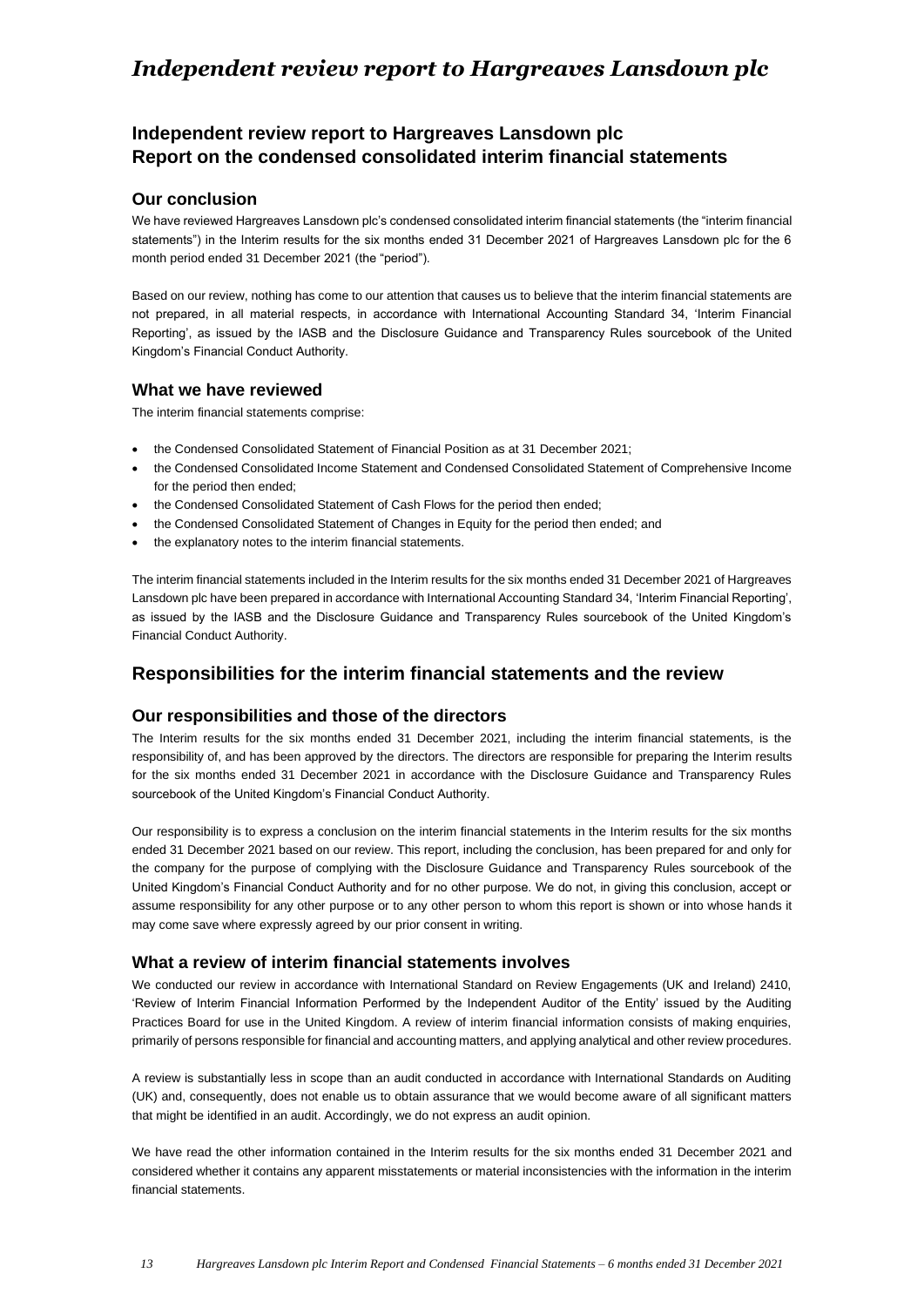# *Independent review report to Hargreaves Lansdown plc*

PricewaterhouseCoopers LLP Chartered Accountants London 21 February 2022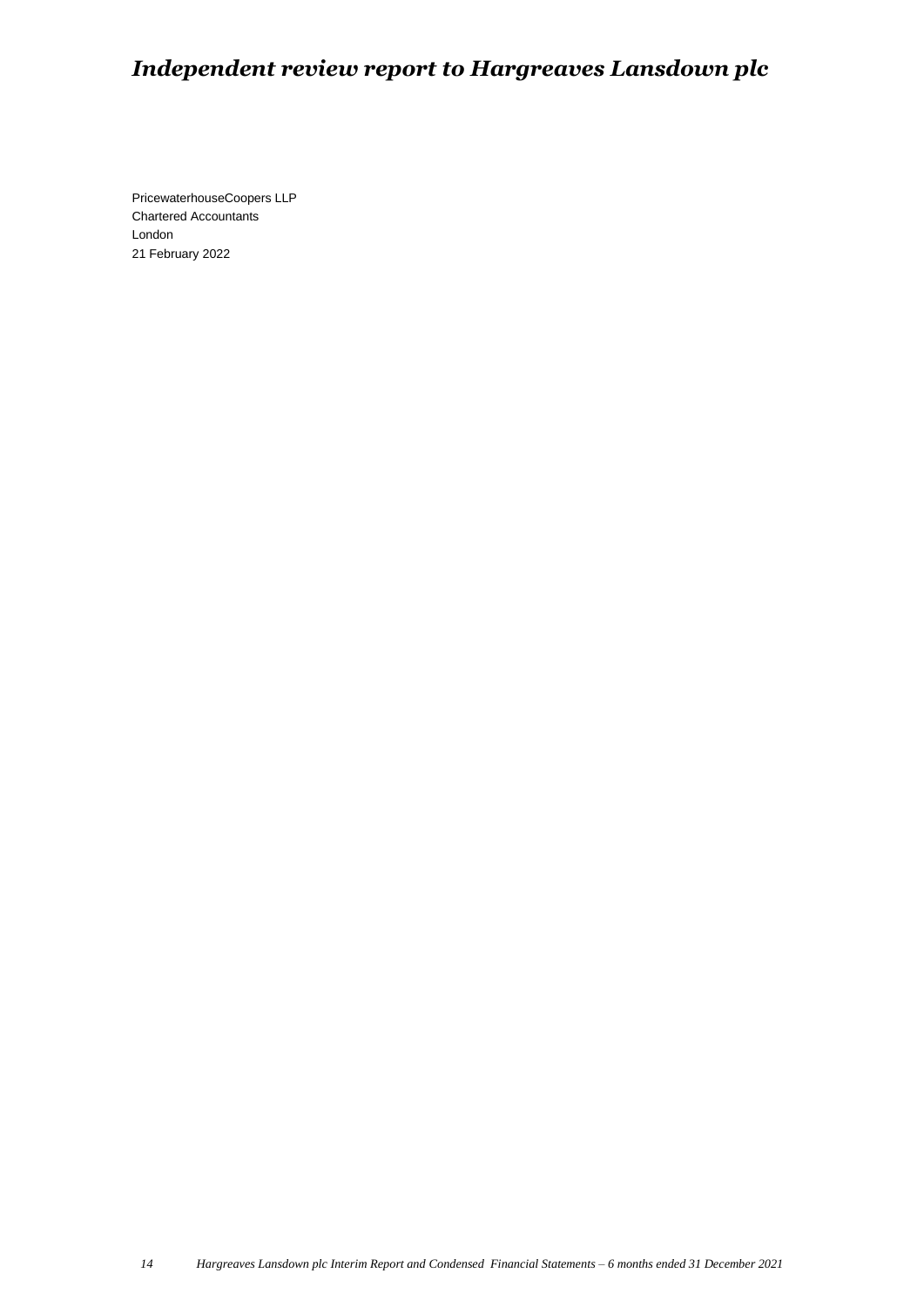# **Section 1: Results for the period Condensed Consolidated Income Statement for the period ended 31 December 2021**

|                                                                                      |             | <b>Unaudited</b><br>6 months<br>ended 31<br><b>December</b><br>2021 | <b>Unaudited</b><br>6 months<br>ended 31<br><b>December</b><br>2020 | <b>Audited</b><br>Year to<br>30 June<br>2021 |
|--------------------------------------------------------------------------------------|-------------|---------------------------------------------------------------------|---------------------------------------------------------------------|----------------------------------------------|
|                                                                                      | <b>Note</b> | £m                                                                  | £m                                                                  | £m                                           |
| Revenue                                                                              | 1.1         | 291.1                                                               | 299.5                                                               | 631.0                                        |
| Fair value gains on derivatives<br>Operating costs                                   | 1.3         | (139.9)                                                             | 0.6<br>(112.0)                                                      | 0.6<br>(266.0)                               |
| <b>Operating profit</b>                                                              |             | 151.2                                                               | 188.1                                                               | 365.6                                        |
| Finance income<br>Finance costs                                                      | 1.4         | 0.4<br>(0.4)                                                        | 0.8<br>(0.5)                                                        | 1.4<br>(1.0)                                 |
| Profit before tax                                                                    |             | 151.2                                                               | 188.4                                                               | 366.0                                        |
| Tax                                                                                  | 1.5         | (29.2)                                                              | (36.4)                                                              | (69.7)                                       |
| Profit for the period                                                                |             | 122.0                                                               | 152.0                                                               | 296.3                                        |
| Attributable to:<br>Owners of the parent<br>Non-controlling interest                 |             | 122.2<br>(0.2)                                                      | 152.2<br>(0.2)                                                      | 296.7<br>(0.4)                               |
|                                                                                      |             | 122.0                                                               | 152.0                                                               | 296.3                                        |
| Earnings per share (pence)<br>Basic earnings per share<br>Diluted earnings per share | 1.6         | 25.8<br>25.7                                                        | 32.1<br>32.1                                                        | 62.6<br>62.5                                 |

The results relate entirely to continuing operations.

After the balance sheet date, the Directors declared an ordinary interim dividend of 12.26 pence per share payable on 1 April 2022 to shareholders on the register at 4 March 2022.

# **Condensed Consolidated Statement of Comprehensive Income for the period ended 31 December 2021**

|                                                     | <b>Unaudited</b><br>6 months<br>ended 31<br><b>December</b><br>2021 | <b>Unaudited</b><br>6 months<br>ended 31<br><b>December</b><br>2020 | <b>Audited</b><br>Year to<br>30 June<br>2021 |
|-----------------------------------------------------|---------------------------------------------------------------------|---------------------------------------------------------------------|----------------------------------------------|
|                                                     | £m                                                                  | £m                                                                  | £m                                           |
| Profit for the period                               | 122.0                                                               | 152.0                                                               | 296.3                                        |
| Total comprehensive income for the financial period | 122.0                                                               | 152.0                                                               | 296.3                                        |
| Attributable to:                                    |                                                                     |                                                                     |                                              |
| Owners of the parent<br>Non-controlling interest    | 122.2<br>(0.2)                                                      | 152.2<br>(0.2)                                                      | 296.7<br>(0.4)                               |
|                                                     | 122.0                                                               | 152.0                                                               | 296.3                                        |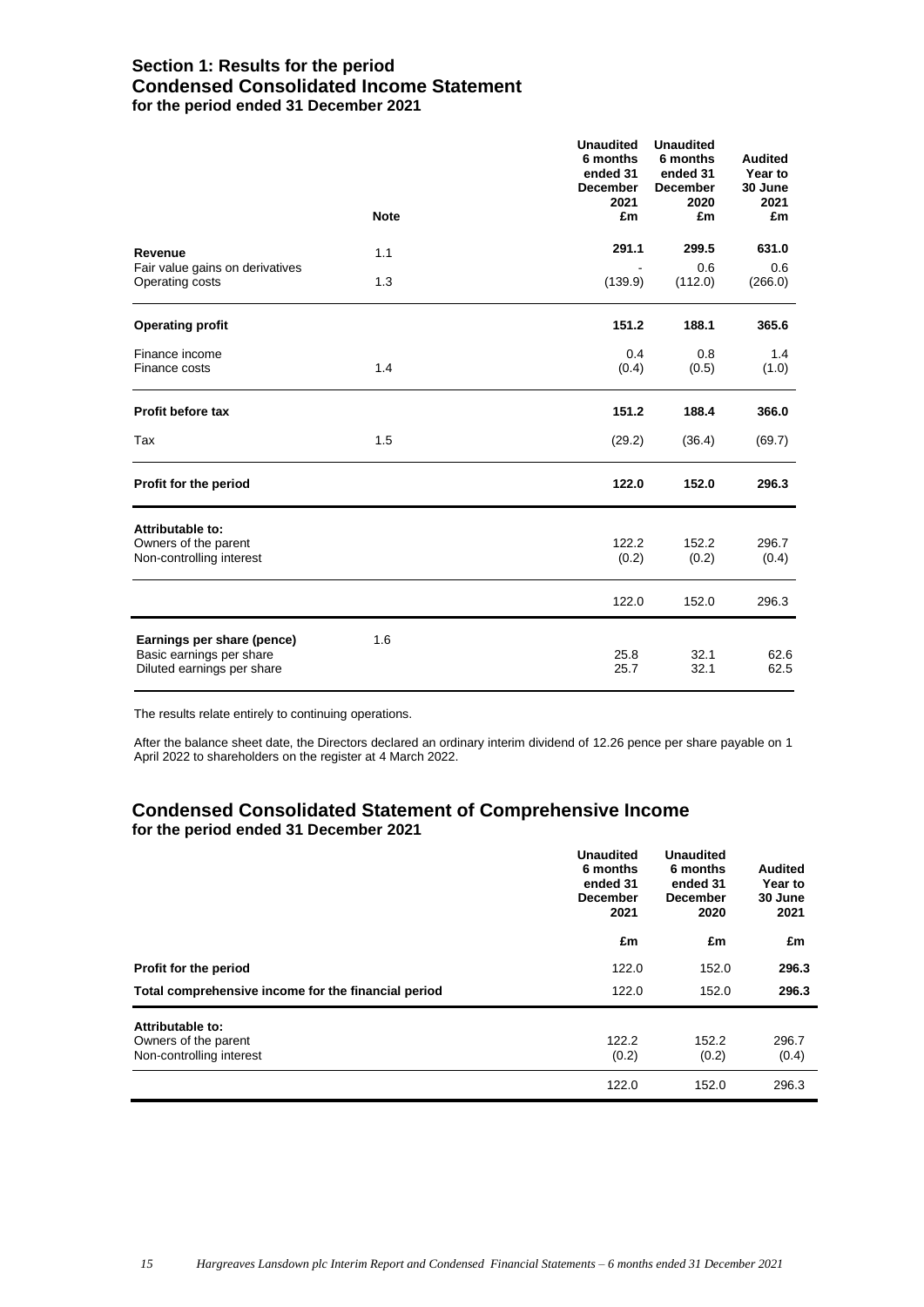# **Section 1: Results for the period Notes to the Condensed Consolidated Statement of Comprehensive Income for the period ended 31 December 2021**

### **1.1 Revenue**

Revenue represents fees receivable from financial services provided to clients, management fees charged to clients and net interest income on client money (see note 2.4 for further details regarding money held on behalf of clients). It relates to services provided in the UK and is stated net of value added tax.

The largest source of revenue for the Group encompasses ongoing revenue, which includes platform fees, fund management fees, interest on client money and ongoing advisory fees.

The second largest source is revenue earned at the point of sale on individual transactions and is primarily made up of stockbroking commission and advisory event-driven fees. The price is determined in relation to the specific transaction type and are frequently flat fees.

|                                                         | <b>Unaudited</b><br>6 months<br>ended 31<br><b>December</b><br>2021 | <b>Unaudited</b><br>6 months<br>ended 31<br><b>December</b><br>2020 | Audited<br><b>Year to</b><br>30 June<br>2021 |
|---------------------------------------------------------|---------------------------------------------------------------------|---------------------------------------------------------------------|----------------------------------------------|
| Revenue                                                 | £m                                                                  | £m                                                                  | £m                                           |
| Platform fees                                           | 150.8                                                               | 124.0                                                               | 263.7                                        |
| Fund management fees                                    | 31.4<br>4.3                                                         | 29.4<br>4.5                                                         | 60.8<br>9.0                                  |
| Ongoing adviser fees<br>Interest earned on client money | 12.0                                                                | 33.4                                                                | 51.9                                         |
| Renewal commission                                      | 2.6                                                                 | 2.5                                                                 | 5.1                                          |
| Stockbroking commission                                 | 86.2                                                                | 101.1                                                               | 231.6                                        |
| Advisory event driven fees                              | 2.0                                                                 | 2.3                                                                 | 5.1                                          |
| Other transactional income                              | 1.8                                                                 | 2.3                                                                 | 3.8                                          |
| Revenue                                                 | 291.1                                                               | 299.5                                                               | 631.0                                        |

### **1.2 Segment information**

Under IFRS 8, operating segments are required to be determined based upon the way the Group generates revenue and incurs expenses and the primary way in which the Chief Operating Decision Maker (CODM) is provided with financial information. In the case of the Group, the CODM is considered to be the Executive Committee.

It is the view of the Board and of the Executive Committee that there is only one segment, being the Group - a direct-to-investor investment service administering investments in ISA, SIPP and Fund & Share accounts, providing services for individuals and corporates. Given that only one segment exists, no additional information is presented in relation to it, as it is disclosed throughout these financial statements.

The Group does not rely on any individual customer and so no additional customer information is reported.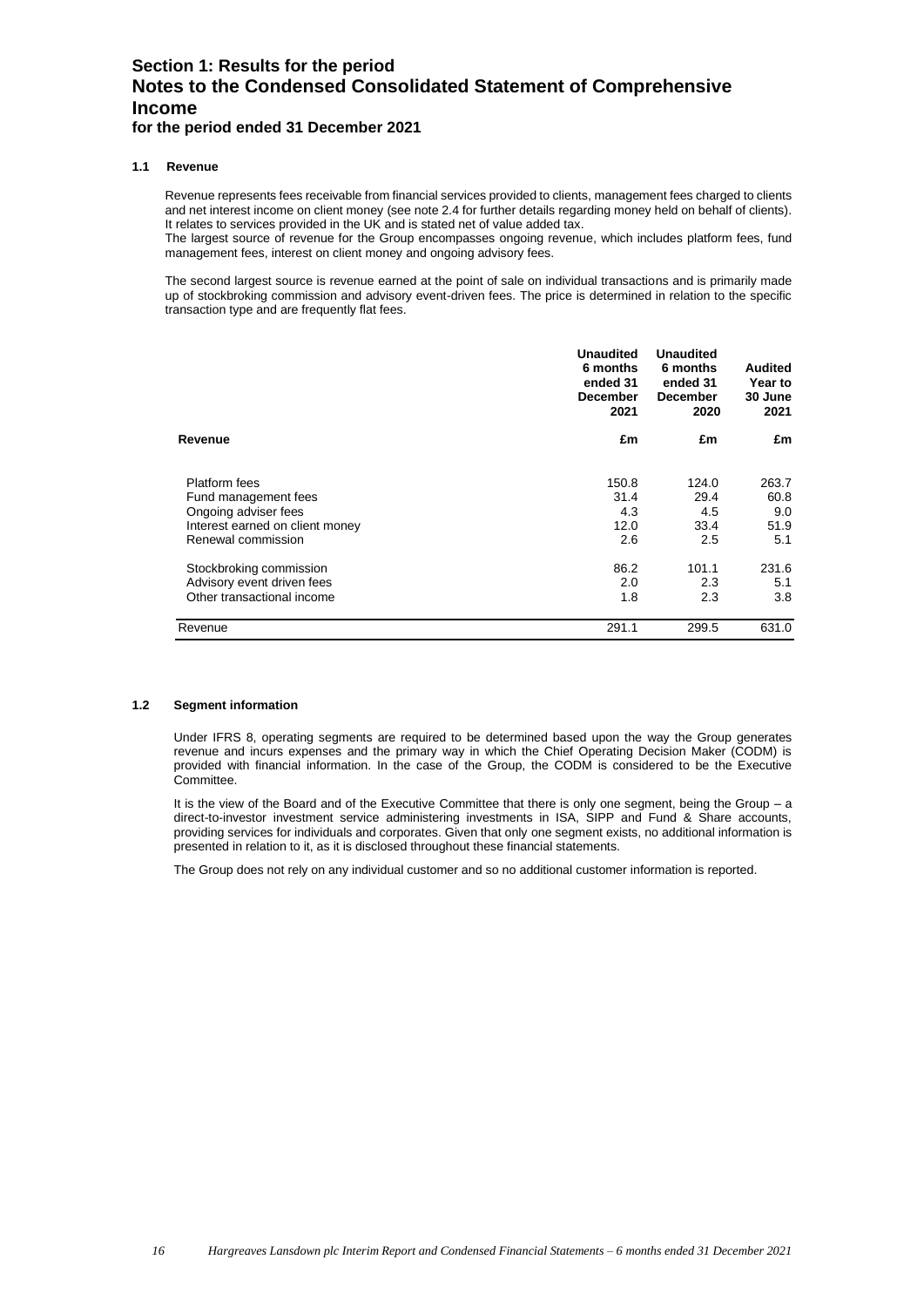# **Section 1: Results for the period Notes to the Condensed Consolidated Statement of Comprehensive Income for the period ended 31 December 2021**

### **1.3 Operating costs**

|                                                    | <b>Unaudited</b><br>6 months<br>ended 31<br><b>December</b><br>2021 | <b>Unaudited</b><br>6 months<br>ended 31<br><b>December</b><br>2020 | Audited<br>Year to<br>30 June<br>2021 |
|----------------------------------------------------|---------------------------------------------------------------------|---------------------------------------------------------------------|---------------------------------------|
| <b>Operating costs</b>                             | £m                                                                  | £m                                                                  | £m                                    |
| Depreciation                                       | 4.5                                                                 | 4.3                                                                 | 9.0                                   |
| Amortisation                                       | 3.0                                                                 | 3.1                                                                 | 6.1                                   |
| Impairment of intangible assets                    |                                                                     |                                                                     | 1.1                                   |
| Marketing and distribution costs                   | 9.1                                                                 | 10.5                                                                | 28.3                                  |
| Short term lease costs                             |                                                                     | 0.1                                                                 | 0.1                                   |
| Office running costs – excluding short term leases | 2.0                                                                 | 1.9                                                                 | 4.9                                   |
| <b>FSCS costs</b>                                  |                                                                     | 0.4                                                                 | 13.9                                  |
| Dealing and financial services costs               | 13.6                                                                | 16.1                                                                | 35.6                                  |
| Data and technology costs                          | 13.9                                                                | 10.1                                                                | 22.8                                  |
| Other costs                                        | 20.1                                                                | 10.0                                                                | 24.4                                  |
| Staff (including contractors) costs                | 73.7                                                                | 55.5                                                                | 119.8                                 |
| Operating costs                                    | 139.9                                                               | 112.0                                                               | 266.0                                 |

Short term lease costs relate only to those leases considered "short-term" as defined by IFRS 16. Other costs include legal and professional fees, telephone and insurance costs, as well as irrecoverable VAT.

### **1.4 Finance costs**

|                                                        | <b>Unaudited</b><br>6 months<br>ended 31<br><b>December</b><br>2021 | <b>Unaudited</b><br>6 months<br>ended 31<br><b>December</b><br>2020 | <b>Audited</b><br>Year to<br>30 June<br>2021 |
|--------------------------------------------------------|---------------------------------------------------------------------|---------------------------------------------------------------------|----------------------------------------------|
|                                                        | £m                                                                  | £m                                                                  | £m                                           |
| Commitment fees<br>Interest incurred on lease payables | 0.2<br>0.2                                                          | 0.2<br>0.3                                                          | 0.3<br>0.7                                   |
|                                                        | 0.4                                                                 | 0.5                                                                 | 1.0                                          |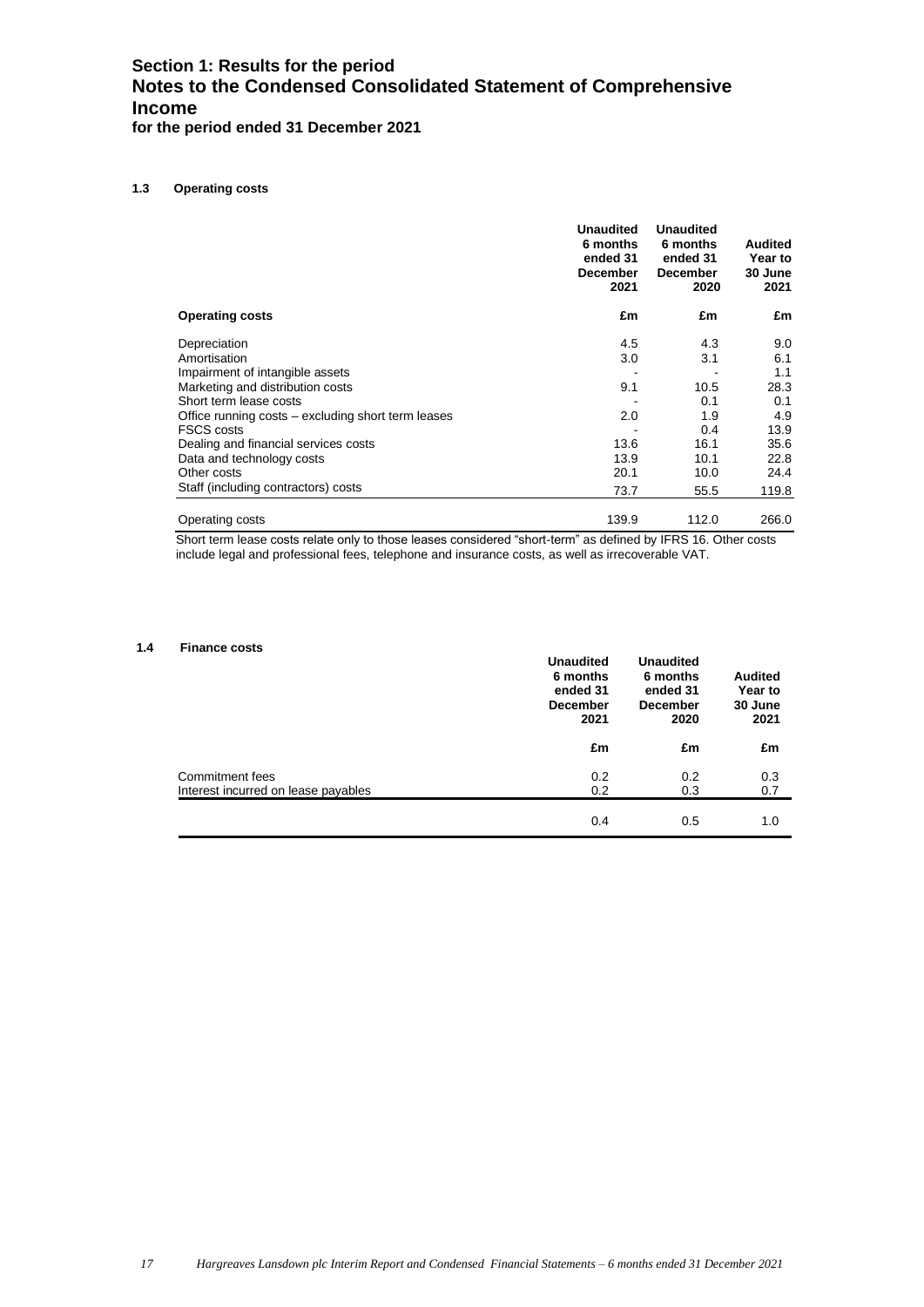# **Section 1: Results for the period Notes to the Condensed Consolidated Statement of Comprehensive Income**

**for the period ended 31 December 2021**

**1.5 Tax**

| .                                                                                                                                             | <b>Unaudited</b><br>6 months<br>ended 31<br><b>December</b><br>2021 | <b>Unaudited</b><br>6 months<br>ended 31<br><b>December</b><br>2020 | <b>Audited</b><br>Year to<br>30 June<br>2021 |
|-----------------------------------------------------------------------------------------------------------------------------------------------|---------------------------------------------------------------------|---------------------------------------------------------------------|----------------------------------------------|
|                                                                                                                                               | £m                                                                  | £m                                                                  | £m                                           |
| The tax charge for the period is based on the prevailing standard rate of tax for the year to 30 June 2022 of<br>19.0% (30 June 2021: 19.0%). |                                                                     |                                                                     |                                              |

|                                                      | 29.2  | 36.4  | 69.7  |
|------------------------------------------------------|-------|-------|-------|
| Deferred tax - adjustments in respect of prior years | (0.1) | 0.1   |       |
| Deferred tax                                         | 0.1   | 0.2   | (0.6) |
| Current tax - adjustments in respect of prior years  | (0.1) | (0.1) | (0.1) |
| Current tax - on profits for the period              | 29.3  | 36.2  | 70.4  |

In addition to the amount charged to the income statement, certain tax amounts have been charged / (credited) directly to equity as follows:

|                                                                                               | <b>Unaudited</b><br>6 months<br>ended 31<br><b>December</b><br>2021 | <b>Unaudited</b><br>6 months<br>ended 31<br><b>December</b><br>2020 | <b>Audited</b><br>Year to<br>30 June<br>2021 |
|-----------------------------------------------------------------------------------------------|---------------------------------------------------------------------|---------------------------------------------------------------------|----------------------------------------------|
|                                                                                               | £m                                                                  | £m                                                                  | £m                                           |
| Deferred tax relating to share-based payments<br>Current tax relating to share-based payments | 0.4<br>0.2                                                          | 0.4<br>(0.4)                                                        | (0.2)<br>1.1                                 |
|                                                                                               | 0.6                                                                 |                                                                     | 0.9                                          |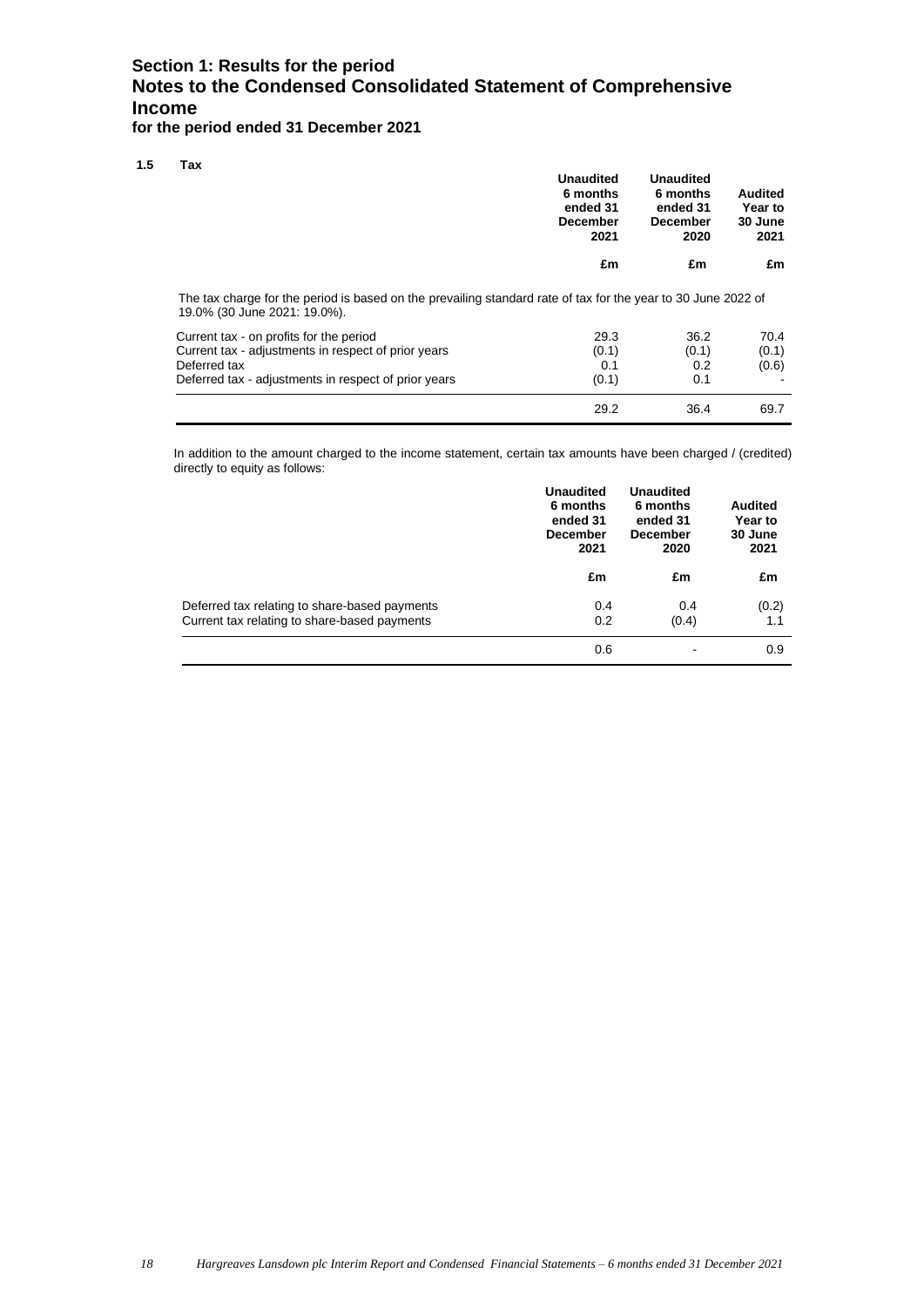# **Section 1: Results for the period Notes to the Condensed Consolidated Statement of Comprehensive Income for the period ended 31 December 2021**

**1.6 Earnings per share (EPS)**

Basic earnings per share is calculated by dividing the profit attributable to equity holders of the Company by the weighted average number of ordinary shares in free issue during the period, including ordinary shares held in the EBT reserve which have vested unconditionally with employees.

Diluted earnings per share is calculated by adjusting the weighted average number of ordinary shares outstanding by assuming the conversion of all dilutive potential ordinary shares.

The weighted average number of anti-dilutive share options and awards excluded from the calculation of diluted earnings per share was nil as at 31 December 2021 (nil at 31 December 2020 and nil at 30 June 2021).

|                                                                                                                                                                             | <b>Unaudited</b><br>6 months<br>ended 31<br><b>December</b><br>2021 | <b>Unaudited</b><br>6 months<br>ended 31<br><b>December</b><br>2020 | <b>Audited Year</b><br>to<br>30 June<br>2021 |
|-----------------------------------------------------------------------------------------------------------------------------------------------------------------------------|---------------------------------------------------------------------|---------------------------------------------------------------------|----------------------------------------------|
| Earnings (all from continuing operations)                                                                                                                                   | £m                                                                  | £m                                                                  | £m                                           |
| Earnings for the purposes of basic and diluted EPS being net<br>profit attributable to equity holders of the parent Company                                                 | 122.2                                                               | 152.2                                                               | 296.7                                        |
| <b>Number of shares</b>                                                                                                                                                     | <b>Number</b>                                                       | <b>Number</b>                                                       | <b>Number</b>                                |
| Weighted average number of ordinary shares                                                                                                                                  | 474,318,625                                                         | 474,318,625                                                         | 474,318,625                                  |
| Weighted average number of shares held by HL EBT<br>Weighted average number of share options held in relation to<br>shares held by HL EBT which have vested unconditionally | (487, 907)                                                          | (528, 413)                                                          | (532, 185)                                   |
| with employees                                                                                                                                                              | 35,670                                                              | 7,868                                                               | 4,335                                        |
| Weighted average number of shares for the purposes of<br>basic EPS                                                                                                          | 473,866,388                                                         | 473,798,080                                                         | 473,790,775                                  |
| Weighted average number of dilutive share options held in<br>relation to shares held by HL EBT that have not vested<br>unconditionally with employees                       | 667,192                                                             | 671,254                                                             | 754,901                                      |
| Weighted average number of shares for the purpose of<br>diluted EPS                                                                                                         | 474,533,580                                                         | 474,469,334                                                         | 474,545,676                                  |
| Earnings per share                                                                                                                                                          | Pence                                                               | Pence                                                               | Pence                                        |
| <b>Basic EPS</b><br><b>Diluted EPS</b>                                                                                                                                      | 25.8<br>25.7                                                        | 32.1<br>32.1                                                        | 62.6<br>62.5                                 |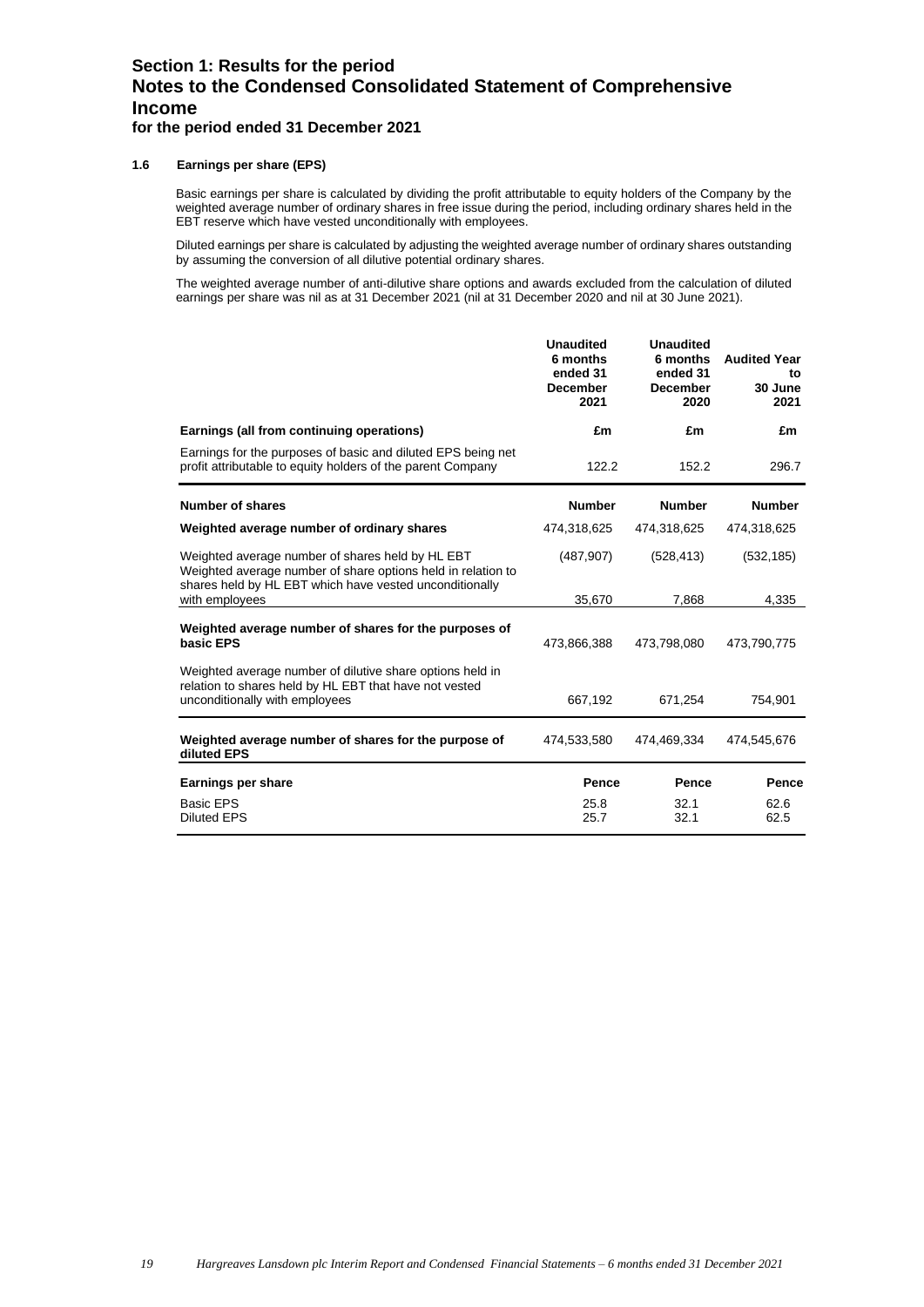# **Section 2: Assets & Liabilities Condensed Consolidated Statement of Financial Position for the period ended 31 December 2021**

|                                                                                                                   |             | <b>Unaudited</b><br>at 31<br><b>December</b><br>2021 | <b>Unaudited</b><br>at 31<br><b>December</b><br>2020 | <b>Audited</b><br>at 30<br>June<br>2021 |
|-------------------------------------------------------------------------------------------------------------------|-------------|------------------------------------------------------|------------------------------------------------------|-----------------------------------------|
|                                                                                                                   | <b>Note</b> | £m                                                   | £m                                                   | £m                                      |
| <b>ASSETS:</b><br><b>Non-current assets</b>                                                                       |             |                                                      |                                                      |                                         |
| Goodwill                                                                                                          |             | 1.3                                                  | 1.3                                                  | 1.3                                     |
| Other intangible assets                                                                                           | 2.1         | 34.8                                                 | 31.8                                                 | 33.6                                    |
| Property, plant and equipment                                                                                     | 2.1         | 25.2                                                 | 29.5                                                 | 28.6                                    |
| Deferred tax assets                                                                                               |             | 3.6                                                  | 2.5                                                  | 3.7                                     |
|                                                                                                                   |             | 64.9                                                 | 65.1                                                 | 67.2                                    |
| <b>Current assets</b>                                                                                             |             |                                                      |                                                      |                                         |
| Investments                                                                                                       | 2.2         | 3.2                                                  | 1.0                                                  | 0.9                                     |
| Derivative financial instruments<br>Trade and other receivables                                                   | 2.3         | 620.7                                                | 0.1<br>1,094.3                                       | 869.2                                   |
| Cash and cash equivalents                                                                                         | 2.4         | 412.9                                                | 281.9                                                | 445.3                                   |
| Current tax assets                                                                                                |             | 0.5                                                  | 0.3                                                  | 1.5                                     |
|                                                                                                                   |             | 1,037.3                                              | 1,377.6                                              | 1316.9                                  |
| <b>Total assets</b>                                                                                               |             | 1,102.2                                              | 1,442.7                                              | 1384.1                                  |
| <b>LIABILITIES:</b><br><b>Current liabilities</b><br>Trade and other payables<br>Derivative financial instruments | 2.5         | 552.7<br>$\overline{a}$                              | 924.7<br>0.1                                         | 774.0                                   |
|                                                                                                                   |             | 552.7                                                | 924.8                                                | 774.0                                   |
|                                                                                                                   |             |                                                      |                                                      |                                         |
| Net current assets                                                                                                |             | 484.6                                                | 452.8                                                | 542.9                                   |
| <b>Non-current liabilities</b>                                                                                    |             |                                                      |                                                      |                                         |
| Provisions<br>Lease liabilities                                                                                   |             | 1.0                                                  | 0.8                                                  | 2.7                                     |
|                                                                                                                   |             | 13.9                                                 | 16.4                                                 | 15.0                                    |
| <b>Total liabilities</b>                                                                                          |             | 567.6                                                | 942.0                                                | 791.7                                   |
| <b>Net assets</b>                                                                                                 |             | 534.6                                                | 500.7                                                | 592.4                                   |
| <b>EQUITY:</b>                                                                                                    |             |                                                      |                                                      |                                         |
| Share capital                                                                                                     | 3.1         | 1.9                                                  | 1.9                                                  | 1.9                                     |
| Shares held by EBT reserve                                                                                        |             | (3.4)                                                | (6.2)                                                | (4.8)                                   |
| <b>EBT</b> reserve<br>Retained earnings                                                                           |             | (3.6)<br>540.8                                       | (3.1)<br>509.0                                       | (3.1)<br>599.5                          |
|                                                                                                                   |             |                                                      |                                                      |                                         |
| Total equity, attributable to the owners of the parent                                                            |             | 535.7                                                | 501.6                                                | 593.5                                   |
| Non-controlling interest                                                                                          |             | (1.1)                                                | (0.9)                                                | (1.1)                                   |
| <b>Total equity</b>                                                                                               |             | 534.6                                                | 500.7                                                | 592.4                                   |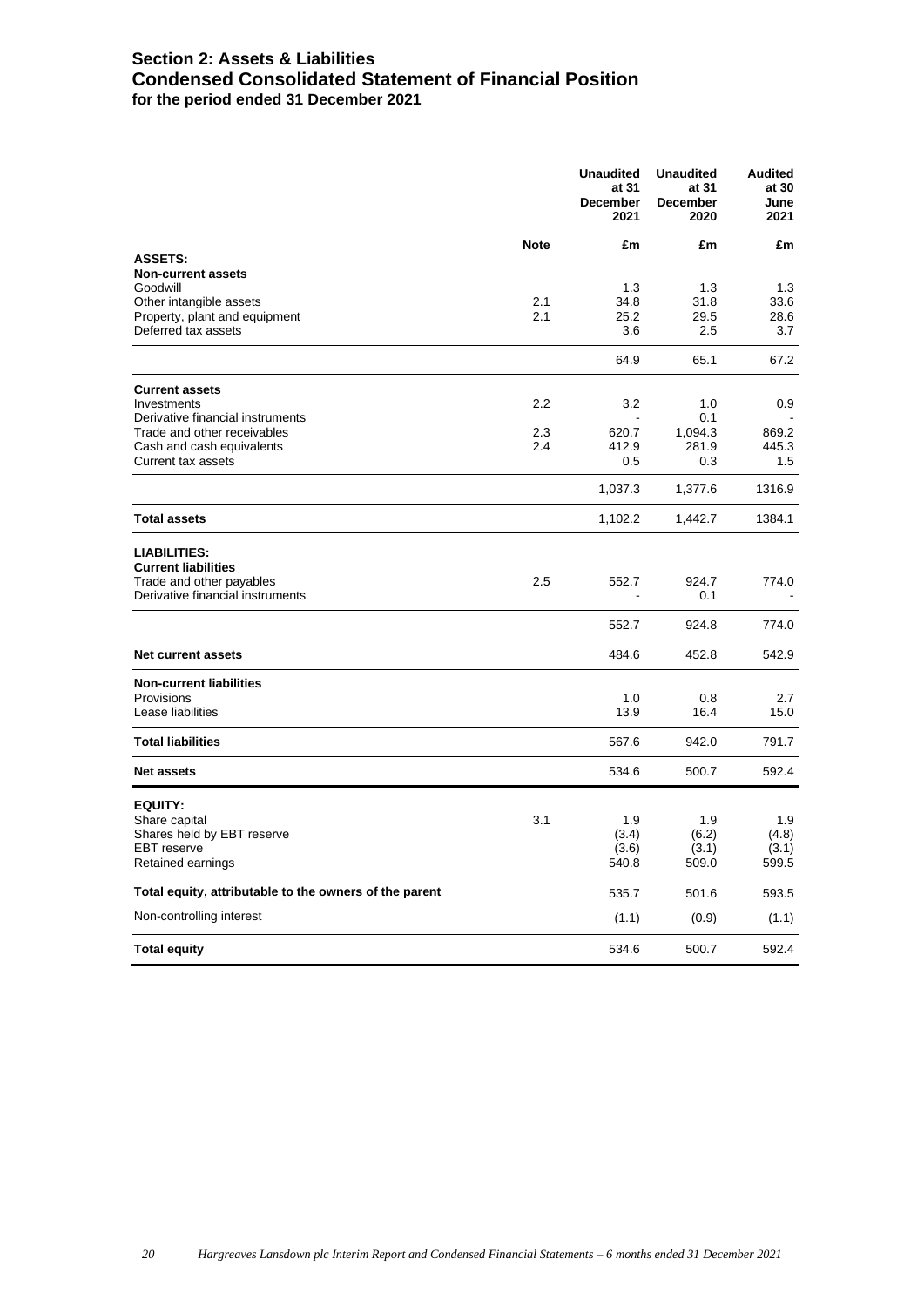# **Section 2: Assets & Liabilities Notes to the Condensed Consolidated Statement of Financial Position for the period ended 31 December 2021**

### **2.1 Changes in capital expenditure since the last annual balance sheet date**

### *Capital expenditure*

During the six months ended 31 December 2021, the Group acquired fixtures, fittings, plant, equipment and software assets and internally generated intangibles with a cost of £5.3 million (H1 2021: £7.9million, year to 30 June 2021: £18.2 million).

### **2.2 Investments**

|                                                                                                 | <b>Unaudited</b><br><b>Unaudited</b><br>at 31<br>at 31<br><b>December</b><br><b>December</b><br>2021<br>2020 |            |                     |  | <b>Audited at</b><br>30 June<br>2021 |
|-------------------------------------------------------------------------------------------------|--------------------------------------------------------------------------------------------------------------|------------|---------------------|--|--------------------------------------|
|                                                                                                 | £m                                                                                                           | £m         | £m                  |  |                                      |
| At beginning of period<br>Sales<br>Purchases                                                    | 0.9<br>(0.4)<br>2.7                                                                                          | 0.6<br>0.4 | 0.6<br>(1.8)<br>2.1 |  |                                      |
| At end of period                                                                                | 3.2                                                                                                          | 1.0        | 0.9                 |  |                                      |
| Comprising:<br>Current asset investment - UK listed securities valued at<br>quoted market price | $3.2^{\circ}$                                                                                                | 1.0        | 0.9                 |  |                                      |

£3.2 million (31 December 2020: £0.9 million, 30 June 2021: £0.6 million) of investments are classified as held at fair value through profit and loss. These investments are all level 1 or level 2 financial instruments in line with the fair value hierarchy under IFRS 7 and there have been no transfers between levels in the period. Due to the nature of the investments that arise and the short term holdings, in relation to our role as an execution

only broker, the changes in fair value that are unrealised are trivial.

### **2.3 Trade and other receivables**

|                                             | <b>Unaudited</b><br>at 31<br><b>December</b><br>2021 | <b>Unaudited</b><br>at 31<br><b>December</b><br>2020 | <b>Audited at</b><br>30 June<br>2021 |  |
|---------------------------------------------|------------------------------------------------------|------------------------------------------------------|--------------------------------------|--|
|                                             | £m                                                   | £m                                                   | £m                                   |  |
| <b>Financial assets:</b>                    |                                                      |                                                      |                                      |  |
| Trade receivables                           | 545.2                                                | 915.2                                                | 744.5                                |  |
| Term deposits                               | 20.0                                                 | 110.0                                                | 60.0                                 |  |
| Other receivables                           | 1.2                                                  | 3.7                                                  | 4.1                                  |  |
| Accrued income                              | 42.3                                                 | 55.5                                                 | 46.7                                 |  |
|                                             | 608.7                                                | 1,084.4                                              | 855.3                                |  |
| <b>Non-financial assets:</b><br>Prepayments | 12.0                                                 | 9.9                                                  | 13.9                                 |  |
|                                             | 620.7                                                | 1,094.3                                              | 869.2                                |  |

Trade and other receivables are measured at initial recognition at amortised cost in accordance with IFRS 9. Assessment has been made of the expected credit loss in relation to debtors, as required under IFRS 9. This measure requires assessment of the past default experience for debtors, grouped by type and with reference to available information both historic and forward-looking. No significant credit losses are expected in relation to these matters.

In accordance with market practice and accounting standards on settlement date accounting, certain balances with clients, Stock Exchange member firms and other counterparties totalling £516.1 million (31 December 2020: £898.6 million, 30 June 2021: £704.8 million) are included in trade receivables. These balances are presented net where there is a legal right of offset and the ability and intention to settle net. The gross amount of trade receivables is £629.0 million and the gross amount of offset in the balance sheet with trade payables is £112.9 million. Other than these counterparty balances trade receivables primarily consist of fees and amounts owed by clients. There are no balances where there is a legal right of offset but not a right of offset in accordance with accounting standards, and no collateral has been posted for the balances that have been offset.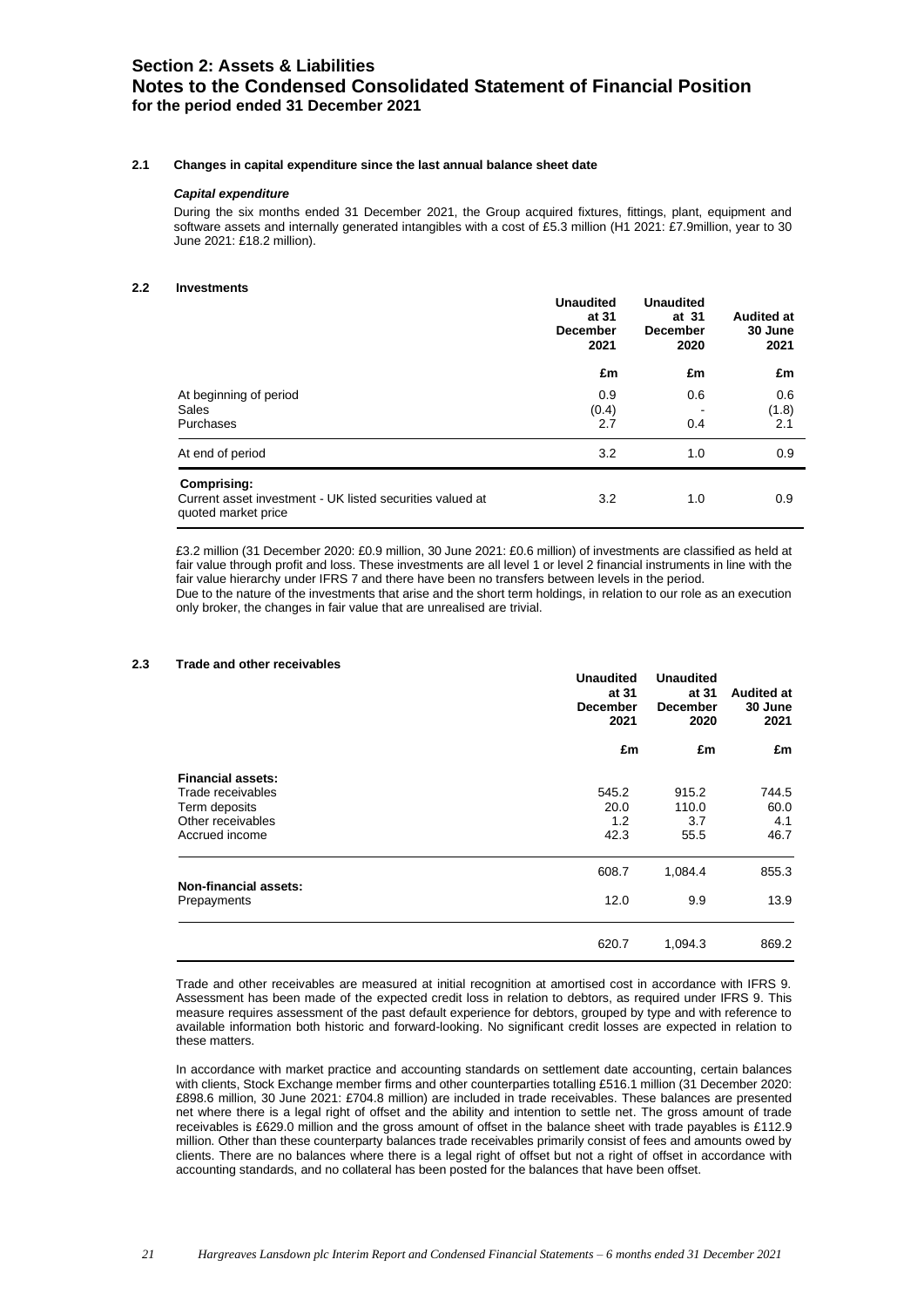# **Section 2: Assets & Liabilities Notes to the Condensed Consolidated Statement of Financial Position for the period ended 31 December 2021**

### **2.4 Cash and cash equivalents**

|                                                            | <b>Unaudited</b><br>at 31<br><b>December</b><br>2021 | <b>Unaudited</b><br>at 31<br><b>December</b><br>2020 | <b>Audited at</b><br>30 June<br>2021 |
|------------------------------------------------------------|------------------------------------------------------|------------------------------------------------------|--------------------------------------|
|                                                            | £m                                                   | £m                                                   | £m                                   |
| Group cash and cash equivalent balances                    | 412.8                                                | 280.7                                                | 443.5                                |
| Restricted cash - balances held by Hargreaves Lansdown EBT | 0.1                                                  | 1.2                                                  | 1.8                                  |
|                                                            | 412.9                                                | 281.9                                                | 445.3                                |

Cash and cash equivalents comprise cash on hand and demand deposits held by the Group that are readily convertible to a known amount of cash. The carrying amount of these assets is approximately equal to their fair value.

At 31 December 2021 segregated deposit amounts held by the Group on behalf of clients in accordance with the client money rules of the Financial Conduct Authority amounted to £7,543 million (31 December 2020: £7,114 million, 30 June 2021 £7,243 million). In addition there were cash balances held on behalf of clients not governed by the client money rules of £5,751 million (31 December 2020: £7,836 million, 30 June 2021: £5,621 million), which includes monies held in SIPP Trust and in accordance with the Payment Services Regulations 2017. The client retains the beneficial interest in both these deposits and cash accounts and accordingly they are not included in the balance sheet of the Group.

### **2.5 Trade and other payables**

|                                   | <b>Unaudited</b><br>at 31<br><b>December</b><br>2021 | <b>Unaudited</b><br>at 31<br><b>December</b><br>2020 | <b>Audited at</b><br>30 June<br>2021 |
|-----------------------------------|------------------------------------------------------|------------------------------------------------------|--------------------------------------|
|                                   | £m                                                   | £m                                                   | £m                                   |
| <b>Financial liabilities:</b>     |                                                      |                                                      |                                      |
| Trade payables                    | 499.2                                                | 877.4                                                | 712.5                                |
| Current lease liabilities         | 4.5                                                  | 3.7                                                  | 4.8                                  |
| Accruals                          | 19.4                                                 | 19.7                                                 | 21.1                                 |
| Other payables                    | 22.7                                                 | 18.5                                                 | 28.9                                 |
|                                   | 545.8                                                | 919.3                                                | 767.3                                |
| <b>Non-financial liabilities:</b> |                                                      |                                                      |                                      |
| Deferred income                   | 0.2                                                  | 0.2                                                  | 0.4                                  |
| Social security and other taxes   | 6.7                                                  | 5.2                                                  | 6.3                                  |
|                                   | 552.7                                                | 924.7                                                | 774.0                                |

In accordance with market practice and accounting standards on settlement date accounting, certain balances with clients, Stock Exchange member firms and other counterparties totalling £497.8 million (31 December 2020: £846.1 million, 30 June 2021: £694.6 million) are included in trade payables. As stated in note 2.3, where we have a legal right of offset and the ability and intention to settle net, trade payable balances have been presented net.

Other payables principally comprise amounts owed to clients as a loyalty bonus and to staff as a bonus, as well as the current element of IFRS 16 lease payables. Accruals and deferred income principally comprise amounts outstanding for trade purchases and revenue received but not yet earned on workplace pension schemes administered on behalf of other groups, where an ongoing service is still being provided.

### **2.6 Contingencies**

The Group operates in a highly regulated environment and, in the ordinary course of business, has provided information to various authorities as part of informal and formal requests and enquiries. In addition the Group receives complaints or claims in relation to its services from time to time, these may be notified to the Group or directly to third parties. There are inherent uncertainties in the outcome of such matters and it is not practicable to reliably estimate the financial impact if any, on the Group's results or net assets at the period end.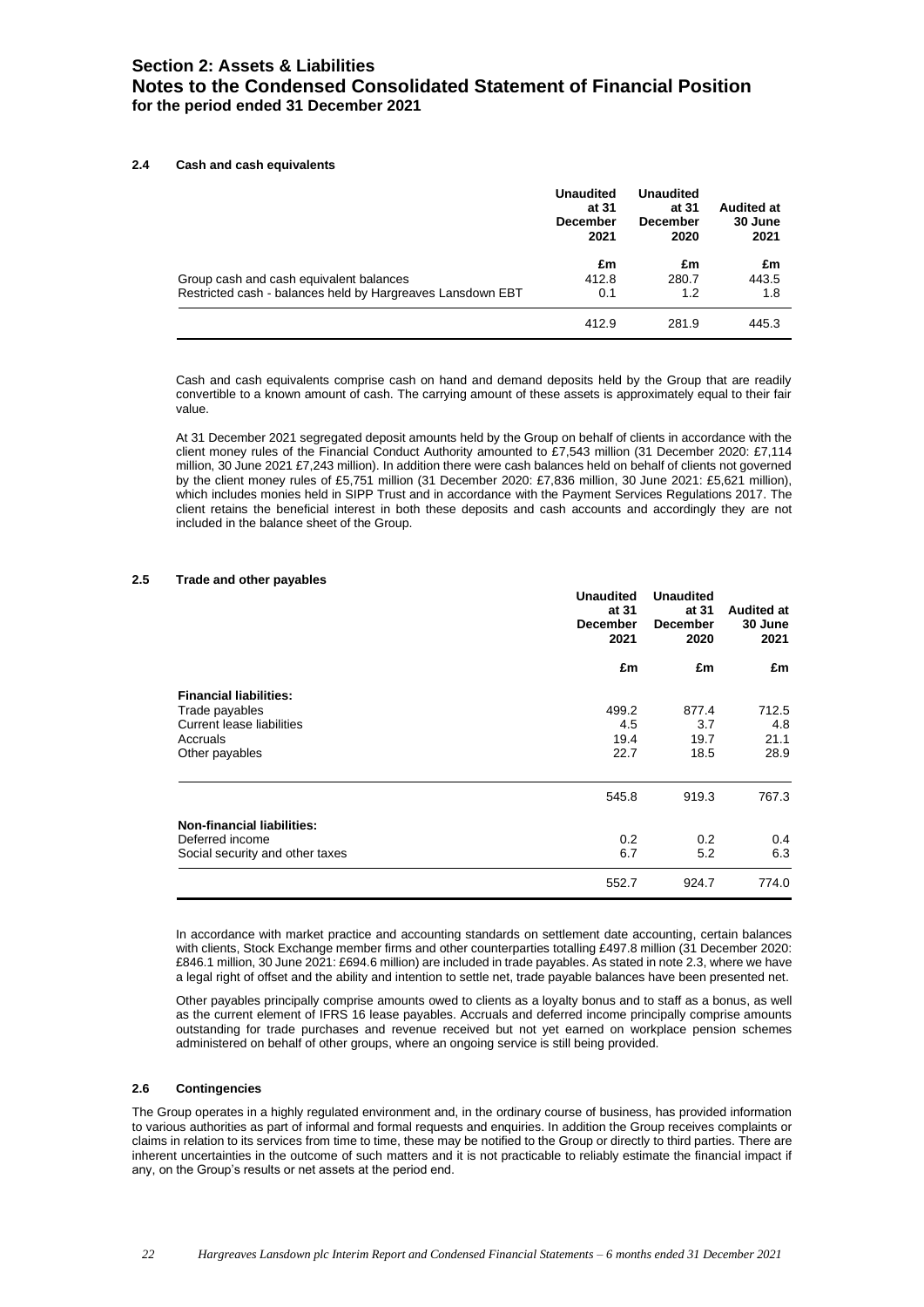# **Section 3: Equity Condensed Consolidated Statement of Changes in Equity for the period ended 31 December 2021**

|                                                            | Attributable to the owners of the parent |                          |                       |                      |                  |                                 |                  |
|------------------------------------------------------------|------------------------------------------|--------------------------|-----------------------|----------------------|------------------|---------------------------------|------------------|
|                                                            | Share<br>capital                         | Shares<br>held by<br>EBT | <b>EBT</b><br>reserve | Retained<br>earnings | <b>Total</b>     | Non-<br>controlling<br>interest | Total<br>equity  |
|                                                            | £m                                       | £m                       | £m                    | £m                   | £m               | £m                              | £m               |
| At 1 July 2020                                             | 1.9                                      | (6.3)                    | (1.9)                 | 564.6                | 558.3            | (0.7)                           | 557.6            |
| Total comprehensive income                                 |                                          |                          |                       | 152.2                | 152.2            | (0.2)                           | 152.0            |
| <b>Employee Benefit Trust:</b>                             |                                          |                          |                       |                      |                  |                                 |                  |
| Shares sold during the period                              |                                          | 6.1                      |                       |                      | 6.1              |                                 | 6.1              |
| Shares acquired in the period                              |                                          | (6.0)                    |                       |                      | (6.0)            |                                 | (6.0)            |
| HL EBT share sale                                          |                                          |                          | (4.2)                 |                      | (4.2)            |                                 | (4.2)            |
| Reserve transfer on exercise of share options              |                                          |                          | 3.0                   | (3.0)                |                  |                                 |                  |
| Employee share option scheme:                              |                                          |                          |                       |                      |                  |                                 |                  |
| Share-based payments expense                               |                                          |                          | $\blacksquare$        | 2.3                  | $2.3\phantom{0}$ |                                 | $2.3\phantom{0}$ |
| Current tax effect of share-based payments                 |                                          |                          |                       | 0.4                  | 0.4              |                                 | 0.4              |
| Deferred tax effect of share-based payments                |                                          |                          | $\blacksquare$        | (0.4)                | (0.4)            | L,                              | (0.4)            |
| Dividend paid (note 3.2)                                   |                                          |                          | $\blacksquare$        | (207.1)              | (207.1)          |                                 | (207.1)          |
| At 31 December 2020                                        | 1.9                                      | (6.2)                    | (3.1)                 | 509.0                | 501.6            | (0.9)                           | 500.7            |
| At 1 July 2021                                             | 1.9                                      | (4.8)                    | (3.1)                 | 599.5                | 593.5            | (1.1)                           | 592.4            |
| Total comprehensive income                                 |                                          |                          |                       | 122.2                | 122.2            | (0.2)                           | 122.0            |
| Increase in non-controlling interest through<br>investment |                                          |                          |                       |                      |                  | 0.2                             | 0.2              |
| <b>Employee Benefit Trust:</b>                             |                                          |                          |                       |                      |                  |                                 |                  |
| Shares sold during the period                              |                                          | 4.9                      |                       |                      | 4.9              |                                 | 4.9              |
| Shares acquired in the period                              | $\blacksquare$                           | (3.6)                    | $\blacksquare$        | $\blacksquare$       | (3.6)            |                                 | (3.6)            |
| HL EBT share sale                                          |                                          | $\overline{\phantom{a}}$ | (2.6)                 |                      | (2.6)            |                                 | (2.6)            |
| Reserve transfer on exercise of share options              | $\blacksquare$                           | $\blacksquare$           | 2.1                   | (2.1)                |                  |                                 |                  |
| Employee share option scheme:                              |                                          |                          |                       |                      |                  |                                 |                  |
| Share-based payments expense                               |                                          |                          |                       | 4.8                  | 4.8              |                                 | 4.8              |
| Current tax effect of share-based payments                 |                                          |                          | $\blacksquare$        | (0.2)                | (0.2)            |                                 | (0.2)            |
| Deferred tax effect of share-based payments                |                                          |                          |                       | (0.4)                | (0.4)            |                                 | (0.4)            |
| Dividend paid (note 3.2)                                   |                                          |                          |                       | (182.9)              | (182.9)          |                                 | (182.9)          |
| At 31 December 2021                                        | 1.9                                      | (3.5)                    | (3.6)                 | 540.9                | 535.7            | (1.1)                           | 534.6            |

The share premium account represents the difference between the issue price and the nominal value of shares issued.

The shares held by the Employee Benefit Trust ("the EBT") reserve represents the cost of shares in Hargreaves Lansdown plc purchased in the market and held by the Hargreaves Lansdown plc EBT to satisfy options under the Group's share option schemes.

The EBT reserve represents the cumulative loss on disposal of investments held by the Hargreaves Lansdown EBT. The reserve is not distributable by the Company as the assets and liabilities of the EBT are subject to management by the Trustees in accordance with the EBT trust deed.

Non-controlling interests in the net assets of consolidated subsidiaries are identified separately from the Group's equity therein. Non-controlling interests consist of the minority's proportion of the net fair value of the assets and liabilities acquired at the date of the original business combination and the non-controlling interest's change in equity since that date. The non-controlling interest represents a 7.5% shareholding in Hargreaves Lansdown Savings Limited and an 11% shareholding in the HL Growth Fund, both subsidiaries of the Company.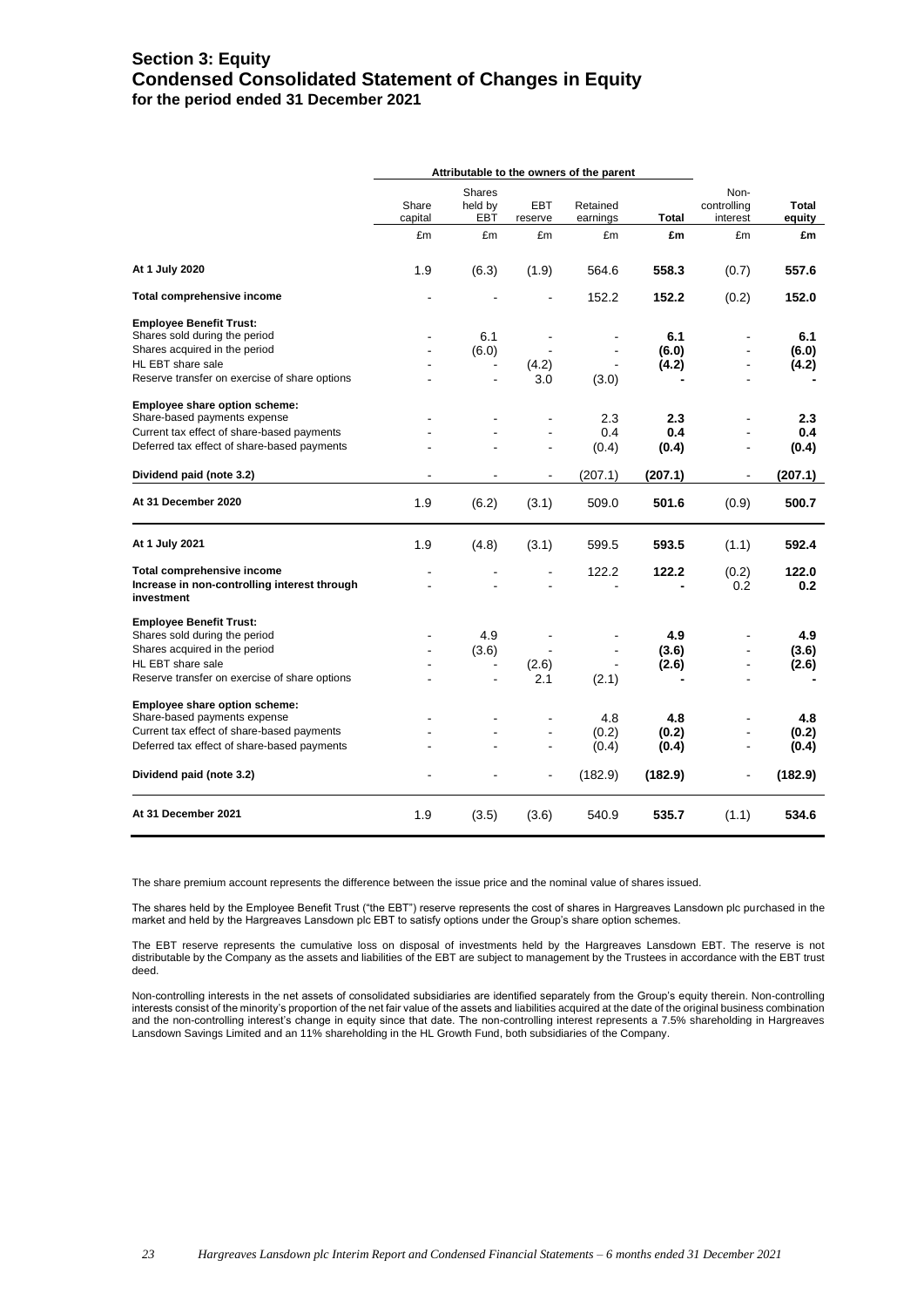# **Section 3: Equity Notes to the Condensed Consolidated Statement of Changes in Equity for the period ended 31 December 2021**

| Share capital                                               | <b>Unaudited</b><br>at 31<br><b>December</b><br>2021 | <b>Unaudited</b><br>at 31<br><b>December</b><br>2020 | <b>Audited at</b><br>30 June<br>2021 |
|-------------------------------------------------------------|------------------------------------------------------|------------------------------------------------------|--------------------------------------|
|                                                             | £m                                                   | £m                                                   | £m                                   |
| Issued and fully paid:<br>Ordinary shares of 0.4p           | 1.9                                                  | 1.9                                                  | 1.9                                  |
|                                                             | <b>Shares</b>                                        | <b>Shares</b>                                        | <b>Shares</b>                        |
| Issued and fully paid:<br>Number of ordinary shares of 0.4p | 474,318,625                                          | 474,318,625                                          | 474,318,625                          |

The Company has one class of ordinary shares which carry no right to fixed income.

### **3.2 Dividends paid**

|                                                                      | <b>Unaudited</b><br>at 31<br><b>December</b><br>2021 | <b>Unaudited</b><br>at 31<br><b>December</b><br>2020 | <b>Audited at</b><br>30 June<br>2021 |
|----------------------------------------------------------------------|------------------------------------------------------|------------------------------------------------------|--------------------------------------|
|                                                                      | £m                                                   | £m                                                   | £m                                   |
| Amounts recognised as distributions to equity holders in the period: |                                                      |                                                      |                                      |
| 2021 Final dividend of 26.6p per share $(2020 - 26.3p)$              | 126.0                                                | 124.7                                                | 124.7                                |
| 2021 Special Dividend of 12.0p per share $(2020 - 17.4p)$            | 56.9                                                 | 82.4                                                 | 82.4                                 |
| 2021 First interim dividend of 11.9p per share                       |                                                      |                                                      | 56.4                                 |
| <b>Total</b>                                                         | 182.9                                                | 207.1                                                | 263.5                                |

The Hargreaves Lansdown Employee Benefit Trust, which held the following number of ordinary shares in Hargreaves Lansdown plc at the date shown, has agreed to waive all dividends.

|                                                                                                                         | <b>Unaudited</b><br>at 31<br><b>December</b><br>2021 | <b>Unaudited</b><br>at 31<br><b>December</b><br>2020 | <b>Audited at</b><br>30 June<br>2021 |
|-------------------------------------------------------------------------------------------------------------------------|------------------------------------------------------|------------------------------------------------------|--------------------------------------|
| Number of shares held by the<br>Hargreaves Lansdown Employee Benefit Trust<br>Representing % of called-up share capital | 450.297<br>0.09%                                     | 576.691<br>0.12%                                     | 482.008<br>0.10%                     |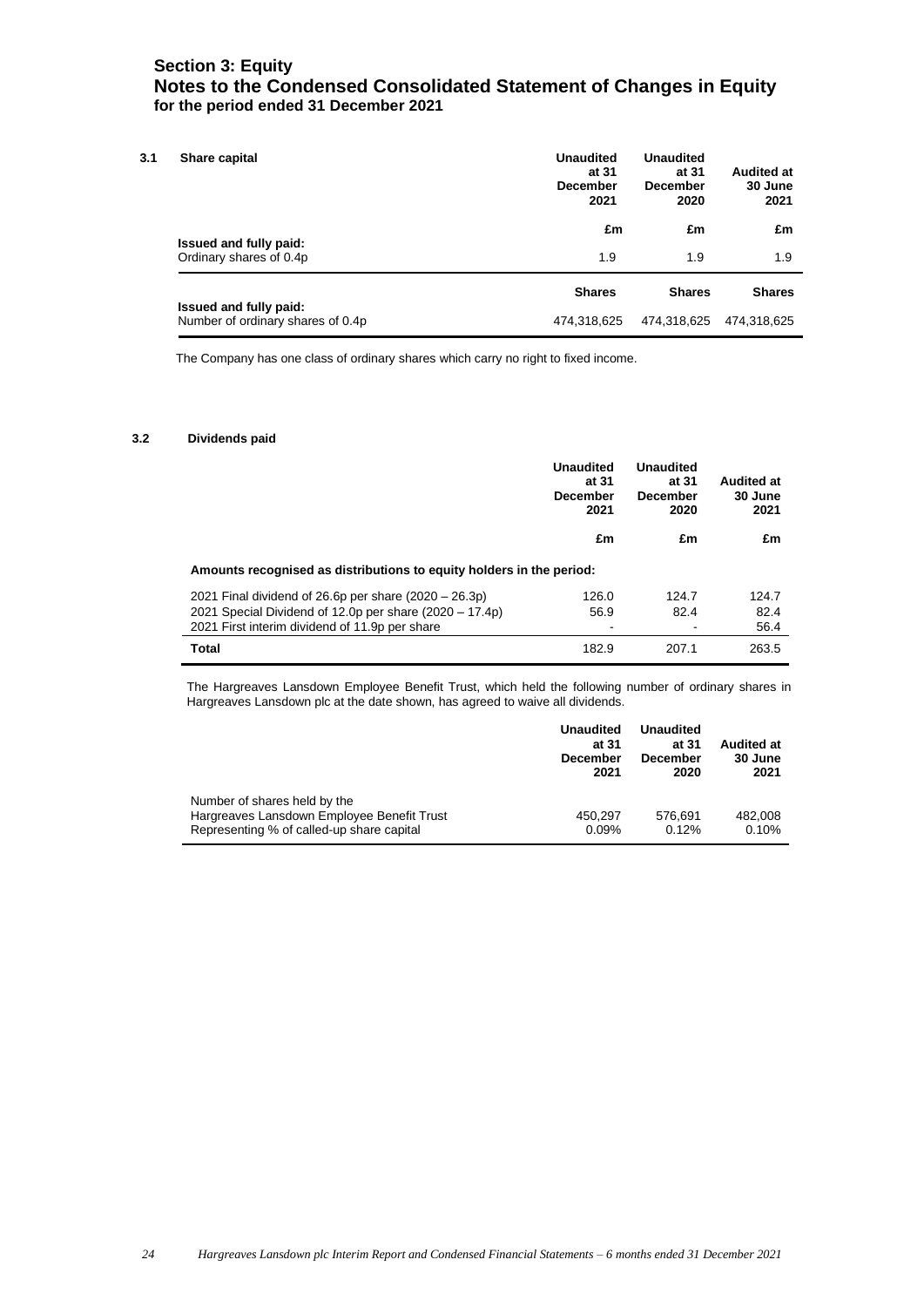# **Section 4 Condensed Consolidated Statement of Cash Flows as at 31 December 2021**

|                                                                       |             | <b>Unaudited</b><br>at 31<br><b>December</b><br>2021 | <b>Unaudited</b><br>at 31<br><b>December</b><br>2020 | <b>Audited at</b><br>30 June<br>2021 |
|-----------------------------------------------------------------------|-------------|------------------------------------------------------|------------------------------------------------------|--------------------------------------|
|                                                                       | <b>Note</b> | £m                                                   | £m                                                   | £m                                   |
| Net cash from operating activities                                    |             |                                                      |                                                      |                                      |
| Profit for the period after tax<br>Adjustments for:                   |             | 122.0                                                | 152.0                                                | 296.3                                |
| Income tax expense                                                    |             | 29.2                                                 | 36.4                                                 | 69.7                                 |
| Gain on disposal of subsidiary<br>Depreciation of plant and equipment |             | 4.5                                                  | 4.3                                                  | 9.0                                  |
| Amortisation of intangible assets                                     |             | 3.0                                                  | 3.1                                                  | 6.1                                  |
| Impairment of intangible assets                                       |             |                                                      |                                                      | 1.1                                  |
| Share-based payment expense                                           |             | 4.8                                                  | 2.4                                                  | 4.5                                  |
| Interest on lease liabilities<br>Gain on termination of lease         |             | 0.2                                                  | 0.3<br>(0.3)                                         | 0.7<br>(0.3)                         |
| (Decrease) / increase in provisions                                   |             | (1.7)                                                |                                                      | 2.0                                  |
| Operating cash flows before movements in working                      |             | 162.0                                                | 198.2                                                | 389.1                                |
| capital<br>Decrease/(increase) in receivables                         |             | 208.6                                                | (241.1)                                              | (66.0)                               |
| (Decrease)/increase in payables                                       |             | (221.4)                                              | 226.5                                                | 75.8                                 |
| Cash generated from operations                                        |             | 149.2                                                | 183.6                                                | 398.9                                |
| Income tax paid                                                       |             | (28.3)                                               | (35.3)                                               | (70.3)                               |
| Net cash generated from operating activities                          |             | 120.9                                                | 148.3                                                | 328.6                                |
| <b>Investing activities</b>                                           |             |                                                      |                                                      |                                      |
| Decrease in term deposits                                             |             | 40.0                                                 | 120                                                  | 170.0                                |
| (Purchase of) / Proceeds on disposal of investments                   |             | (2.3)                                                | (0.4)                                                | (0.3)                                |
| Purchase of property, plant and equipment                             | 2.1         | (1.1)                                                | (1.3)                                                | (5.4)                                |
| Purchase of intangible assets                                         | 2.1         | (4.2)                                                | (6.6)                                                | (12.8)<br>0.2                        |
| Proceeds on disposal of subsidiary                                    |             |                                                      |                                                      |                                      |
| Net cash from / (used in) investing activities                        |             | 32.4                                                 | 111.7                                                | 151.7                                |
| <b>Financing activities</b>                                           |             |                                                      |                                                      |                                      |
| Purchase of own shares in EBT                                         |             | (3.6)                                                | (6.0)                                                | (7.7)                                |
| Proceeds on sale of own shares in EBT                                 |             | 2.3                                                  | 1.9                                                  | 4.3                                  |
| Dividends paid to owners of the parent                                |             | (182.9)                                              | (207.1)                                              | (263.5)                              |
| Payments of principal in relation to lease liabilities                |             | (1.5)                                                | (2.7)                                                | (4.0)                                |
| Interest paid on lease liabilities                                    |             |                                                      | (0.3)                                                |                                      |
| Net cash used in financing activities                                 |             | (185.7)                                              | (214.0)                                              | (270.9)                              |
| Net (decrease) / increase in cash and cash                            |             | (32.4)                                               | 46.0                                                 | 209.4                                |
| equivalents<br>Cash and cash equivalents at beginning of period       |             | 445.3                                                | 235.9                                                | 235.9                                |
| Cash and cash equivalents at end of period                            | 2.4         | 412.9                                                | 281.9                                                | 445.3                                |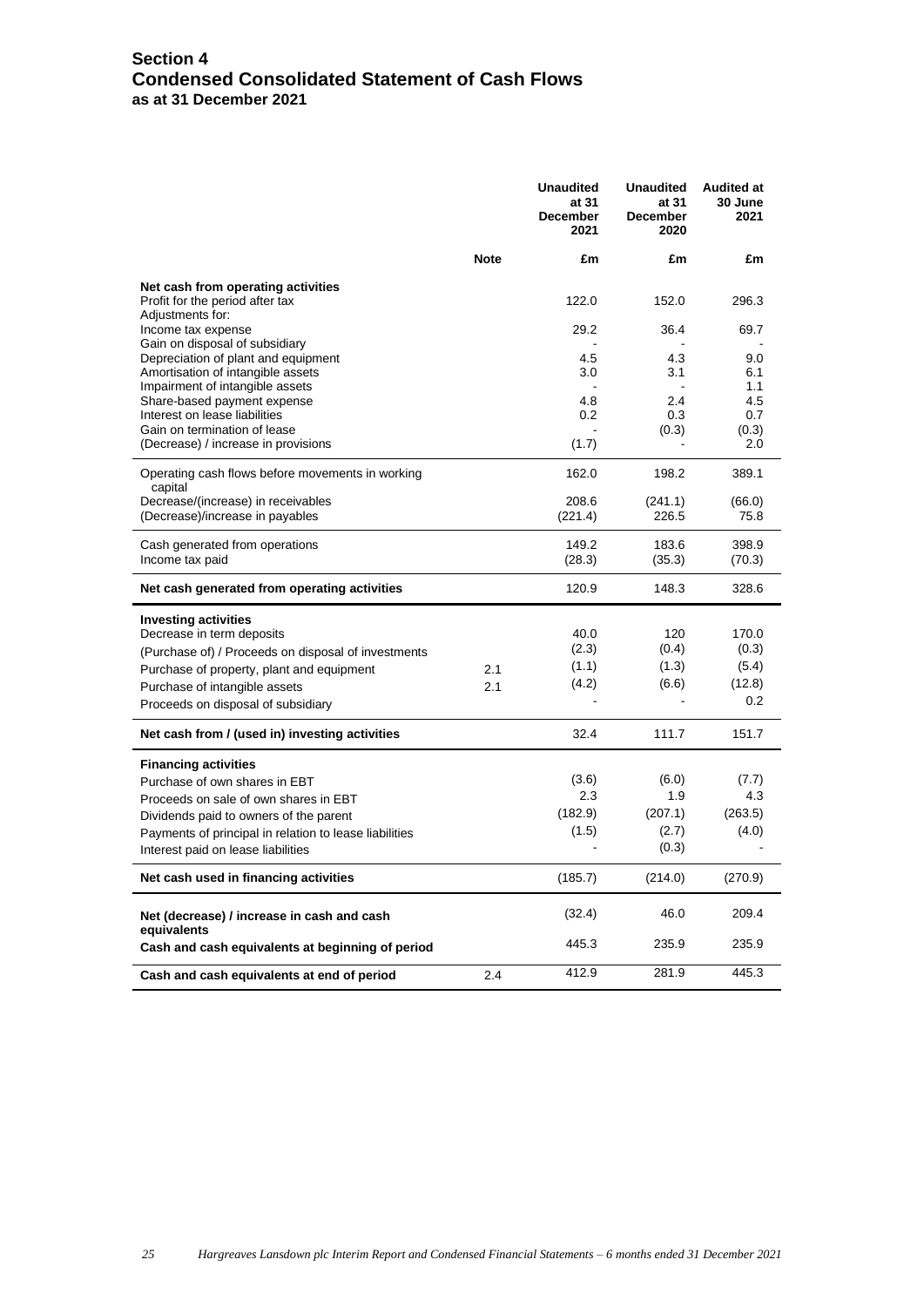### **5.1 Basis of preparation**

On 31 December 2020, IFRS as adopted by the European Union at that date was brought into UK law and became UK-adopted International Accounting Standards, with future changes being subject to endorsement by the UK Endorsement board. Hargreaves Lansdown plc transitioned to UK-adopted International Accounting Standards in its consolidated financial statements on 1 July 2021. This change constitutes a change in accounting framework. However, there is no impact on recognition, measurement or disclosure in the period reported as a result of the change in framework.

The condensed consolidated Interim Financial Statements of Hargreaves Lansdown plc for the six months to 31 December 2021 have been prepared using accounting policies in accordance with UK Adopted International Accounting Standards and in accordance with UK-adopted International Accounting Standard (IAS) 34 Interim Financial Reporting and the Disclosure Rules and Transparency Rules sourcebook of the United Kingdom's Financial Conduct Authority. The Interim Financial Statements have been prepared on the historical cost basis, except for the revaluation of certain financial instruments, and are presented in pounds sterling which is the currency of the primary economic environment in which the Group operates.

The financial information contained in these Interim Financial Statements does not constitute statutory accounts within the meaning of Section 434 of the Companies Act 2006. However, the information has been reviewed by the company's auditor, PricewaterhouseCoopers LLP, and their report appears earlier in this document. The financial information for the year ended 30 June 2021 has been derived from the audited financial statements of Hargreaves Lansdown plc for that year, which have been reported on by PricewaterhouseCoopers LLP and delivered to the Registrar of Companies. Copies are available online at [www.hl.co.uk.](http://www.hl.co.uk/) The auditor's report on those accounts was not qualified, did not include a reference to any matters to which the auditor drew attention by the way of emphasis without qualifying the report and did not contain statements under section 498 (2) or (3) of the Companies Act 2006.

### **Going concern**

Throughout the period, the Group was debt free, has continued to generate significant cash and has considerable financial resources available to meet its day-to-day working capital requirements.

The Directors have considered the resilience of the Group, taking account of its current financial position, the principal risks facing the business in severe but plausible scenarios and the effectiveness of any mitigating actions. As a consequence, the Directors believe that the Group is well placed to manage its business risks in the context of the current economic outlook and has adequate financial resources to continue in operational existence for a period of at least 12 months from the date of approval of these interim financial statements. They therefore continue to adopt the going concern basis in preparing the consolidated interim financial statements.

The same accounting policies, methods of computation and presentation have been followed in the preparation of the Interim Financial Statements for the six months ended 31 December 2021 as were applied in the Audited Annual Financial Statements for the year ended 30 June 2021.

### **Changes in the composition of the Group**

During the period, Hargreaves Lansdown Fund Managers Ltd. provided the seed capital for the HL Growth fund and as at 31 December 2021 was deemed to have control of the fund. As a result, the HL Growth Fund has been consolidated into these results as a subsidiary.

### **Seasonality of operations**

A high proportion of the Group's revenue is derived from the value of assets under administration or management on the HL platform or within HL funds. The values of these assets are influenced predominantly by new business volumes, the stock market and client withdrawals.

Revenues are not considered to be seasonal, with approximately 52% of revenues being earned in the second half of the financial year, based on previous financial years. The Group revenue is however sensitive to the impact of net new business inflows during a particular period.

### **5.2 Material events after interim period-end**

After the interim balance sheet date, an ordinary interim dividend of 12.26 pence per share (H1 2021: interim dividend 11.9 pence) amounting to a total dividend of £58.1 million (2021: £56.4 million) was declared by the plc Directors. These financial statements do not reflect this dividend payable.

There have been no other material events after the end of the interim period.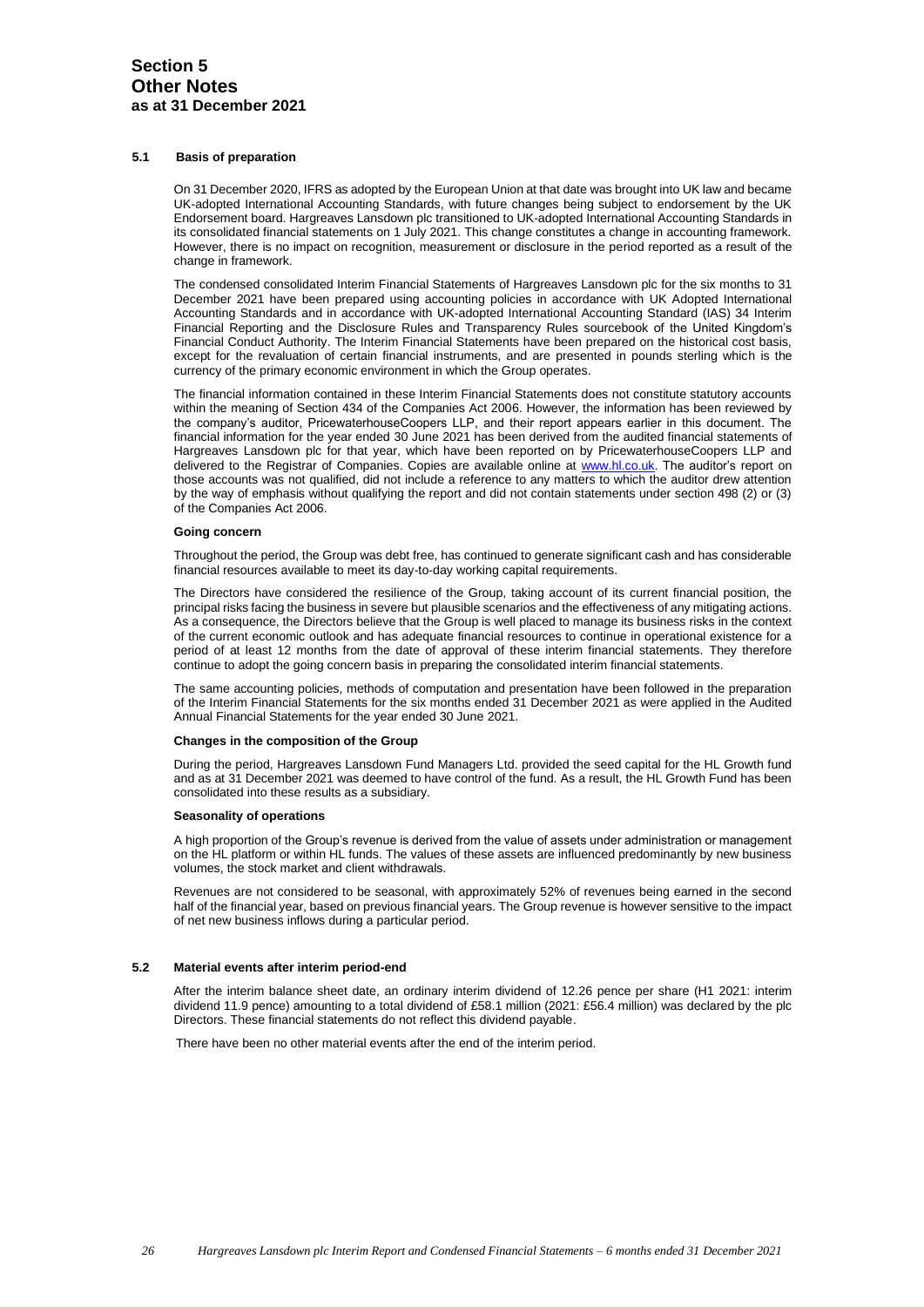### **5.3 Principal risks and uncertainties**

The principal risks and uncertainties which could impact the Group for the remainder of the financial year are those detailed on pages 50 to 58 of the Group's Annual Report and Financial Statements 2021, a copy of which is available on the Group's website, www.hl.co.uk. These remain the principal risks and uncertainties for the second half of this financial year and beyond; the key ones of which are listed below and they are regularly considered by the Board.

### *Operational risks*

- Cybercrime, fraud or security breaches in respect of the Group's information, data, software or information technology systems.
- Business continuity event.
- Changing markets and increased competition.

### *Financial risks*

- Risk of a decline in earnings due to a decline in interest rates or regulatory changes affecting interest income.
- Fluctuations in the capital markets adversely affecting trading activity and /or the value of the Group's assets under administration.

The Group is exposed to interest rate risk, the risk of sustaining losses from adverse movements in interest bearing assets. These assets comprise cash, cash equivalents and term deposits. At 31 December 2021 the value of such assets on the Group balance sheet was £432.9 million (at 31 December 2020: £391.9 million). A 50bps (0.5%) move in interest rates, in isolation, would therefore, not have a material direct impact on the Group balance sheet or results. This exposure is monitored to ensure that the Group is maximising its interest earning potential within accepted liquidity and credit constraints. The Group has no external borrowings and as such is not exposed to interest rate or refinancing risk on borrowings.

As a source of revenue is based on the value of client cash under administration, the Group also has an indirect exposure to interest rate risk on cash balances held for clients. These balances are disclosed in note 2.4 and are not on the Group Statement of Financial Position.

### **5.4 Related party transactions**

The Company has a related party relationship with its Directors and members of the Executive Committee (the "key management personnel"). There were no material changes to the related party transactions or arrangements during the financial period; transactions are consistent in nature with the disclosure in note 5.6 to the 2021 Annual Report.

### **5.5 Financial instruments' fair value disclosure**

The fair values of the Group's financial assets and liabilities are not materially different from their carrying values. There have been no transfers of assets or liabilities between levels of the fair value hierarchy and there are no non-recurring fair value measurements.

The following table provides an analysis of financial instruments that are measured subsequent to initial recognition at fair value, grouped into Levels 1 to 3 based on the degree to which fair value is observable:

|                                                       | Level 1<br>Quoted prices<br>for similar<br>instruments | Level 2<br>Directly observable<br>market inputs other<br>than Level 1 inputs | Level 3<br>Inputs not based<br>on observable<br>market data | Total |
|-------------------------------------------------------|--------------------------------------------------------|------------------------------------------------------------------------------|-------------------------------------------------------------|-------|
|                                                       | £m                                                     | £m                                                                           |                                                             | £m    |
| Unaudited at 31 December 2021                         |                                                        |                                                                              |                                                             |       |
| Financial assets at fair value through profit or loss | 1.5                                                    | 1.7                                                                          |                                                             | 3.2   |
|                                                       | 1.5                                                    | 1.7                                                                          |                                                             | 3.2   |
| Unaudited at 31 December 2020                         |                                                        |                                                                              |                                                             |       |
| Financial assets at fair value through profit or loss | 1.0                                                    |                                                                              |                                                             | 1.0   |
| Derivative financial assets                           |                                                        | 0.1                                                                          |                                                             | 0.1   |
| Derivative financial liabilities                      |                                                        | (0.1)                                                                        |                                                             | (0.1) |
|                                                       | 1.0                                                    |                                                                              |                                                             | 1.0   |
| Audited at 30 June 2021                               |                                                        |                                                                              |                                                             |       |
| Financial assets at fair value through profit or loss | 0.9                                                    |                                                                              |                                                             | 0.9   |
|                                                       | 0.9                                                    |                                                                              |                                                             | 0.9   |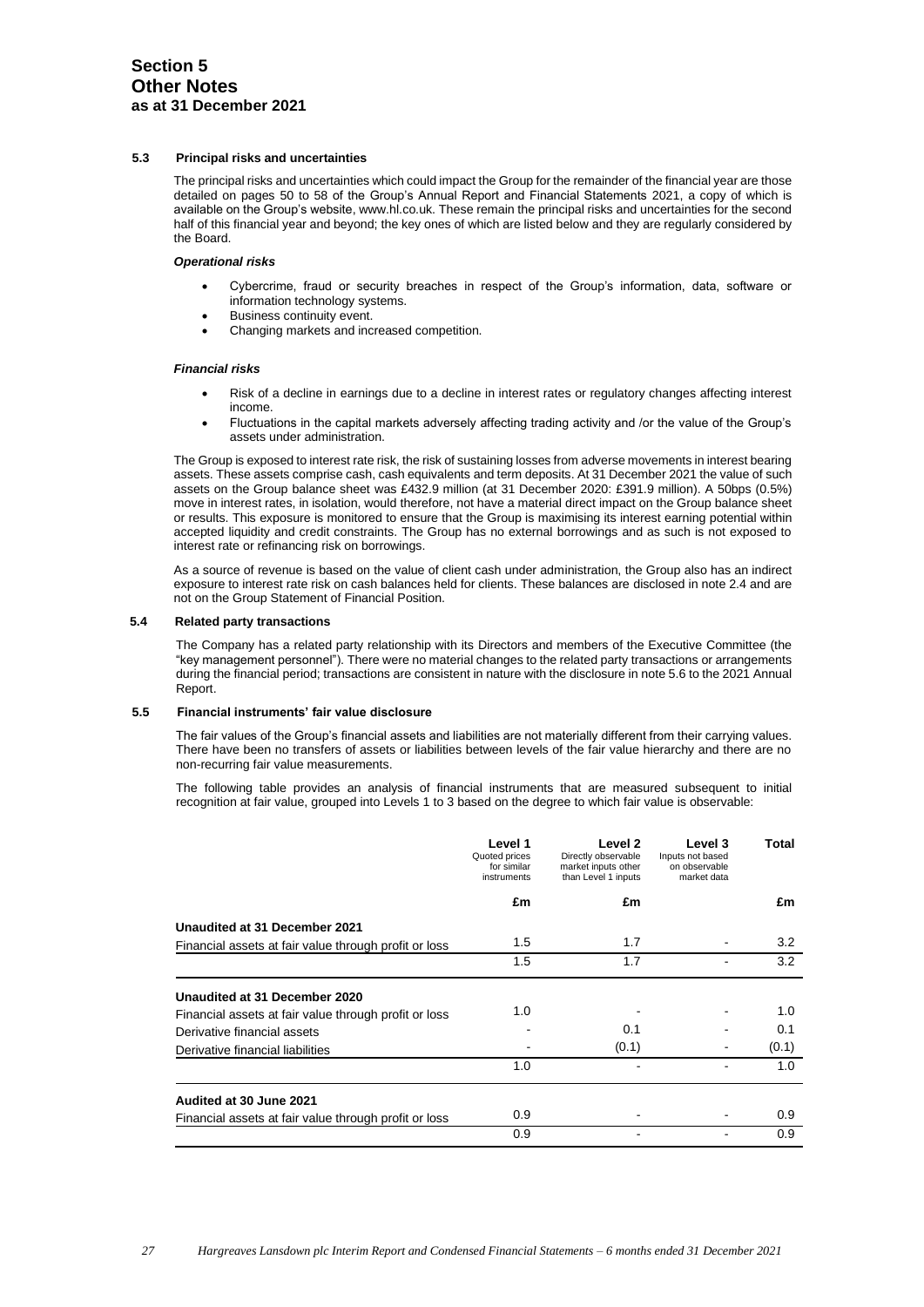### **5.3 Principal risks and uncertainties (continued)**

The fair value of financial instruments traded in active markets is based on quoted market prices at the end of the reporting period. Instruments included in Level 1 comprise primarily equity investments and fund units entered into on a counter-party basis. As such there is no recurring valuation of financial instruments between reporting periods.

The fair value of financial instruments that are not traded in an active market (for example, over-the-counter derivatives) is determined by using valuation techniques. These valuation techniques maximise the use of observable market data, such as foreign currency exchange rates, where it is available and rely as little as possible on entity-specific estimates. If all significant inputs required to fair value an instrument are observable, the instrument is included in Level 2.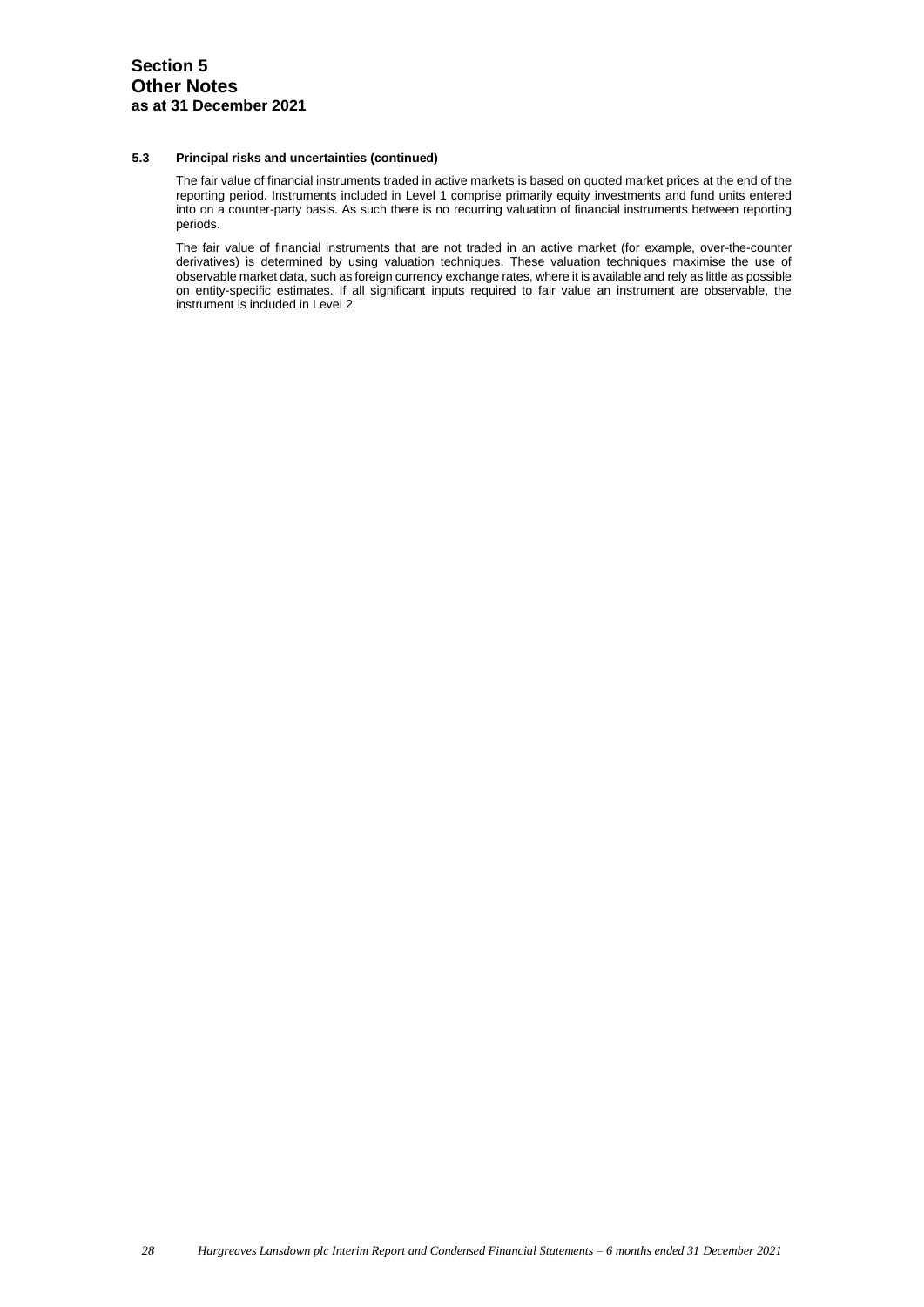# **Glossary of Alternative Performance Measures**

Within the Interim Report and Condensed Financial Statements various Alternative Financial Performance Measures are referred to, which are non-GAAP (Generally Accepted Accounting Practice) measures. They are used in order to provide a better understanding of the performance of the Group and the table below states those which have been used, how they have been calculated and why they have been used.

| <b>Measure</b>                               | <b>Calculation</b>                                                                                                                                                                                                                                                                                                        | Why we use this measure                                                                                                                                                                                                                                                       |
|----------------------------------------------|---------------------------------------------------------------------------------------------------------------------------------------------------------------------------------------------------------------------------------------------------------------------------------------------------------------------------|-------------------------------------------------------------------------------------------------------------------------------------------------------------------------------------------------------------------------------------------------------------------------------|
| Dividend<br>pay-out<br>ratio                 | The total dividend per share divided by the earnings<br>per share (EPS) for a financial year.                                                                                                                                                                                                                             | Provides a measure of the level of profits paid out to shareholders<br>and the level retained in the business.                                                                                                                                                                |
| Dividend per share<br>(pence per share)      | Total dividend payable relating to a financial year<br>divided by the total number of shares eligible to<br>receive a dividend. Note ordinary shares held in<br>the Hargreaves Lansdown Employee Benefit Trust<br>have agreed to waive all dividends.                                                                     | Dividend per share is pertinent information to shareholders and<br>investors and provides them with the ability to assess the dividend<br>yield of the Hargreaves Lansdown plc shares.                                                                                        |
| Net new business<br>inflows                  | Represents subscriptions, cash receipts, cash and<br>stock transfers in less cash withdrawals, cash and<br>stock transfers out.                                                                                                                                                                                           | Provides a measure of tracking the success of gathering assets on<br>to the platform over time.                                                                                                                                                                               |
| Operating profit<br>margin                   | Profits after deducting operating costs but before<br>the impact of finance income and other gains or<br>losses divided by revenue.                                                                                                                                                                                       | Provides a measure of profitability of the core operating activities.                                                                                                                                                                                                         |
| Ongoing revenue                              | Revenue that is earned depending on the value of<br>assets held on the platform including platform<br>fees, management fees and interest earned on<br>client money and represents revenue earned over<br>a period of time.                                                                                                | We believe ongoing revenue provides greater resilience and hence<br>is of higher quality than transactional revenue.                                                                                                                                                          |
| Percentage of<br>recurring revenue<br>$(\%)$ | The total value of renewal commission (after<br>deducting loyalty bonuses), platform fees,<br>management fees and interest earned on client<br>money divided by the total revenue.                                                                                                                                        | Provides a measure of the quality of our earnings. We believe<br>recurring revenue provides greater profit resilience and hence it is of<br>higher quality than non-recurring revenue.                                                                                        |
| Revenue margin<br>(bps)                      | Total revenue divided by the average value of<br>assets under administration which includes the<br>Portfolio Management Services assets under<br>management held in funds on which a platform fee<br>is charged.                                                                                                          | Provides the most comparable means of tracking, over time, the<br>margin earned on the assets under administration and is used by<br>management to assess business performance.                                                                                               |
| Revenue margin<br>from cash (bps)            | Revenue from cash (net interest earned on the<br>value of client money held on the platform divided<br>by the average value of assets under<br>administration held as client money).                                                                                                                                      | Provides a means of tracking, over time, the margin earned on cash<br>held by our clients.                                                                                                                                                                                    |
| Revenue margin<br>from funds (bps)           | Revenue derived from funds held by clients<br>(platform fees, initial commission less loyalty<br>bonus) divided by the average value of assets<br>under administration held as funds, which includes<br>the Portfolio Management Services assets under<br>management held in funds on which a platform fee<br>is charged. | Provides the most comparable means of tracking, over time, the<br>margin earned on funds held by our clients.                                                                                                                                                                 |
| Revenue margin<br>from HL Funds<br>(bps)     | Management fees derived from HL Funds (but<br>excluding the platform fee) divided by the average<br>value of assets held in the HL Funds.                                                                                                                                                                                 | Provides a means of tracking, over time, the margin earned on HL<br>Funds.                                                                                                                                                                                                    |
| Revenue margin<br>from shares (bps)          | Revenue from shares (stockbroking commissions,<br>management fees where shares are held in a<br>SIPP or ISA, less the cost of dealing errors)<br>divided by the average value of assets under<br>administration held as shares.                                                                                           | Provides a means of tracking, over time, the margin earned on<br>shares held by our clients.                                                                                                                                                                                  |
| Strategic<br>investment costs                | Costs, including staff and professional fees relating<br>to the planning and commencement of the digital<br>technology strategy, strategic growth initiatives and<br>the cost of expanding associated compliance,<br>infrastructure and support functions.                                                                | Costs relating to the planning and commencement of the digital<br>technology strategy and core growth initiatives, which include staff<br>costs, professional fees and technology costs, that are considered<br>separately to reflect the impact on the results of the Group. |
| Tax on underlying<br>profit                  | Tax calculated at the effective rate (of 19.3% for this<br>period) on the underlying profit before tax                                                                                                                                                                                                                    | In order to arrive at underlying profit after tax we also adjust the tax<br>figures to consider those costs which are excluded from the<br>underlying profit before tax                                                                                                       |
| Transactional<br>revenue                     | Revenue that is non-recurring in nature and<br>dependent on a client instruction such as a deal to<br>buy or sell shares or take advice. This represents<br>revenue earned at a point in time.                                                                                                                            | Such revenue is not as high quality as recurring revenue but helps<br>to show the diversification of our revenue streams.                                                                                                                                                     |
| Underlying basic<br>earnings per share       | Underlying earnings divided by the weighted<br>average number of ordinary shares for the<br>purposes of basic EPS.                                                                                                                                                                                                        | The calculation of basic earnings per share using unadjusted profit<br>after tax includes those costs that are related specifically to our<br>strategic investments.                                                                                                          |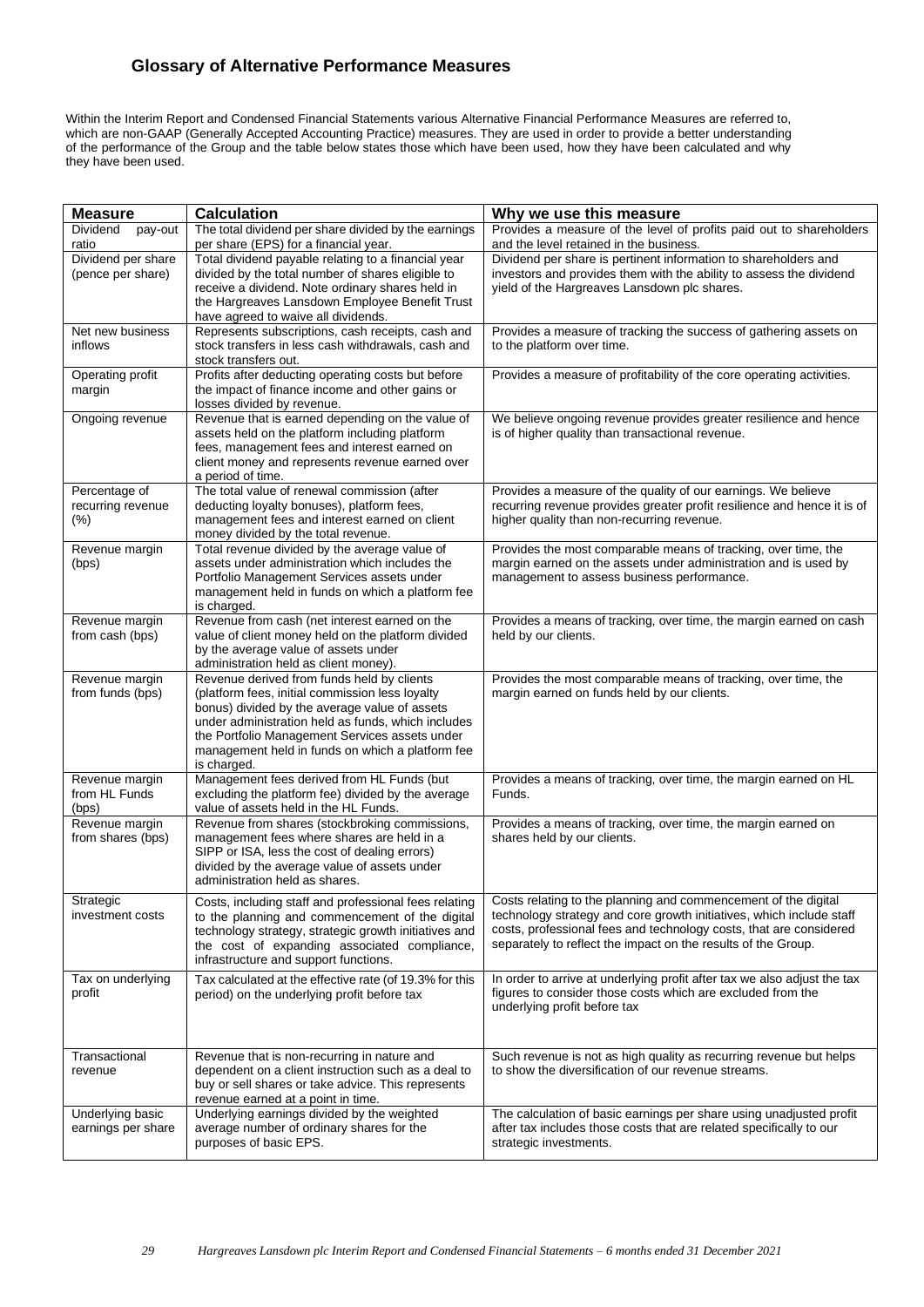# **Glossary of Alternative Performance Measures**

| Underlying diluted<br>earnings per share | Underlying profits after tax divided by the weighted<br>average number of ordinary shares for the<br>purposes of diluted EPS.                                                                                                                                                                  | The calculation of diluted earnings per share using unadjusted profit<br>after tax includes those costs that are related specifically to our<br>strategic investments.                                                                                                                                                |
|------------------------------------------|------------------------------------------------------------------------------------------------------------------------------------------------------------------------------------------------------------------------------------------------------------------------------------------------|-----------------------------------------------------------------------------------------------------------------------------------------------------------------------------------------------------------------------------------------------------------------------------------------------------------------------|
| Underlying profit<br>after tax           | Profit after tax attributable to equity holders of the<br>parent company excluding strategic investment<br>costs and the incremental cost of running dual<br>technology systems in parallel during our period of<br>strategic transformation.                                                  | Profit after tax includes costs that are part of strategic planning and<br>development. This measure helps to provide clarity between the<br>profit of the business from period to period when those costs are not<br>considered. This is important as we go through a period of<br>significant strategic investment. |
| Underlying profit<br>before tax          | Profit before tax excluding strategic investment<br>costs and the cost of running dual technology<br>systems in parallel during our period of strategic<br>transformation.                                                                                                                     | Provides the best measure for comparison of profit before tax of the<br>underlying business performance as we go through a period of<br>significant strategic investment.                                                                                                                                             |
| Underlying costs                         | Operating costs less strategic investment costs<br>and the incremental cost of running dual<br>technology systems in parallel during our period of<br>strategic transformation.                                                                                                                | Provides relevant information on the year-on-year cost of the<br>underlying business as we go through a period of significant<br>strategic investment.                                                                                                                                                                |
| Underlying<br>operating margin           | Underlying profits after deducting underlying costs<br>but before the impact of strategic investment costs<br>and the cost of running dual technology systems in<br>parallel during our period of strategic<br>transformation, finance income and other gains or<br>losses divided by revenue. | Provides a measure of profitability of the core operating activities,<br>when considering underlying measures as we go through a period of<br>significant strategic investment.                                                                                                                                       |